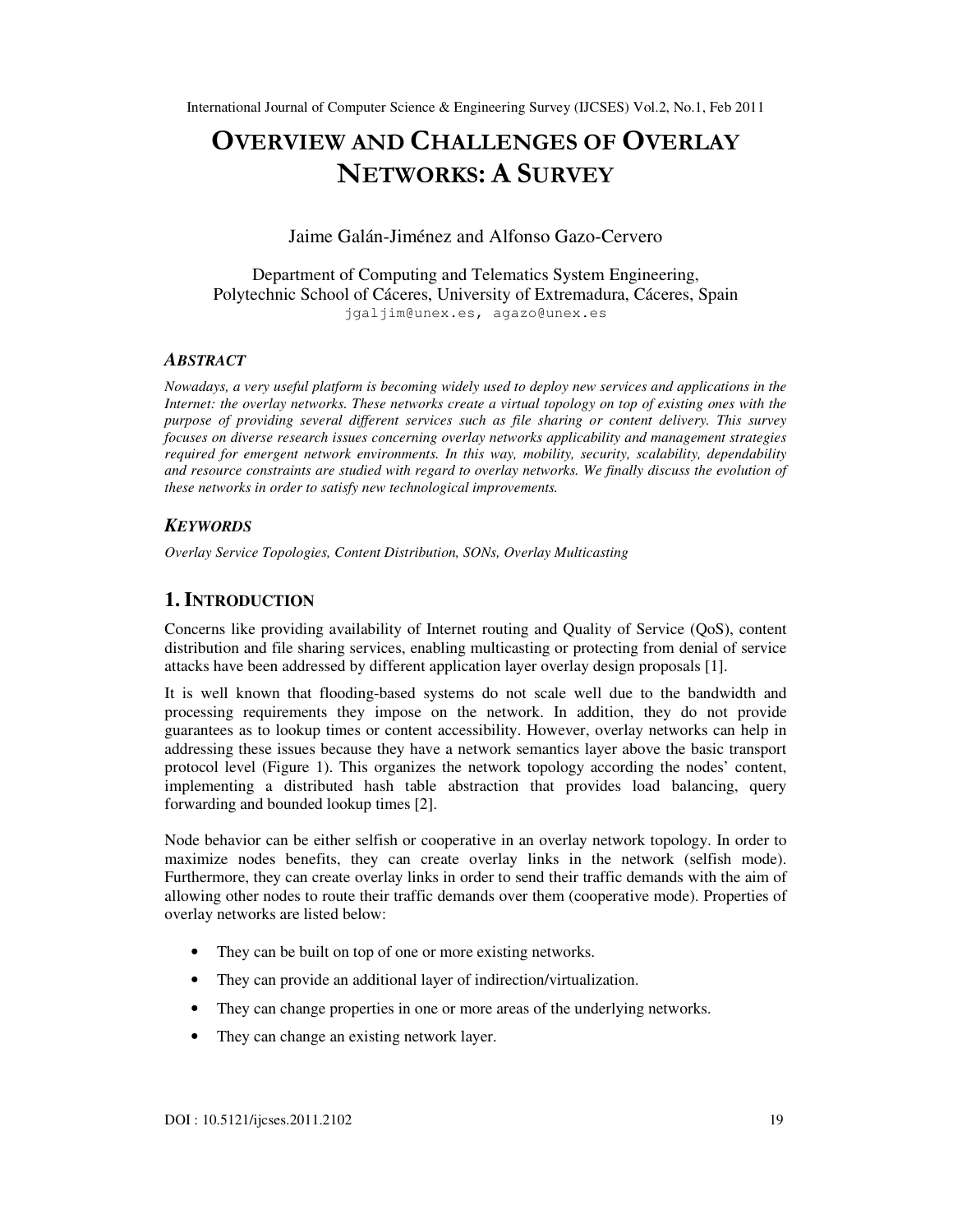Large scale distributed applications can take advantages of promising characteristics of overlay networks, such as resilience in the event of node failures, adaptation of extended structures and applications and ease of deployment in setting up overlay networks and services.



Figure 1. Example of an Overlay Network

There are several issues currently studied with regard to overlay networks research topic. Table 1 shows a classification of them and their corresponding references in the text. First column represents the topic studied and the second one the number of references related to it.

Table 1. Classification and related work of current issues in Overlay Networks.

| Issue                                         | <b>References</b> |
|-----------------------------------------------|-------------------|
| Management of Peer-to-Peer networks           | $[3-7]$           |
| Management of Virtual Private Networks        | $[8-11]$          |
| Overlay multicast                             | $[12-39]$         |
| Overlay service topology design               | $[40-60]$         |
| Content distribution on overlay networks      | [61]              |
| Overlay-based failure detection and recovery  | $[62-68]$         |
| Overlay protocols in ad-hoc networks          | $[69-76]$         |
| Overlay networks and Pocket Switched Networks | [77, 78]          |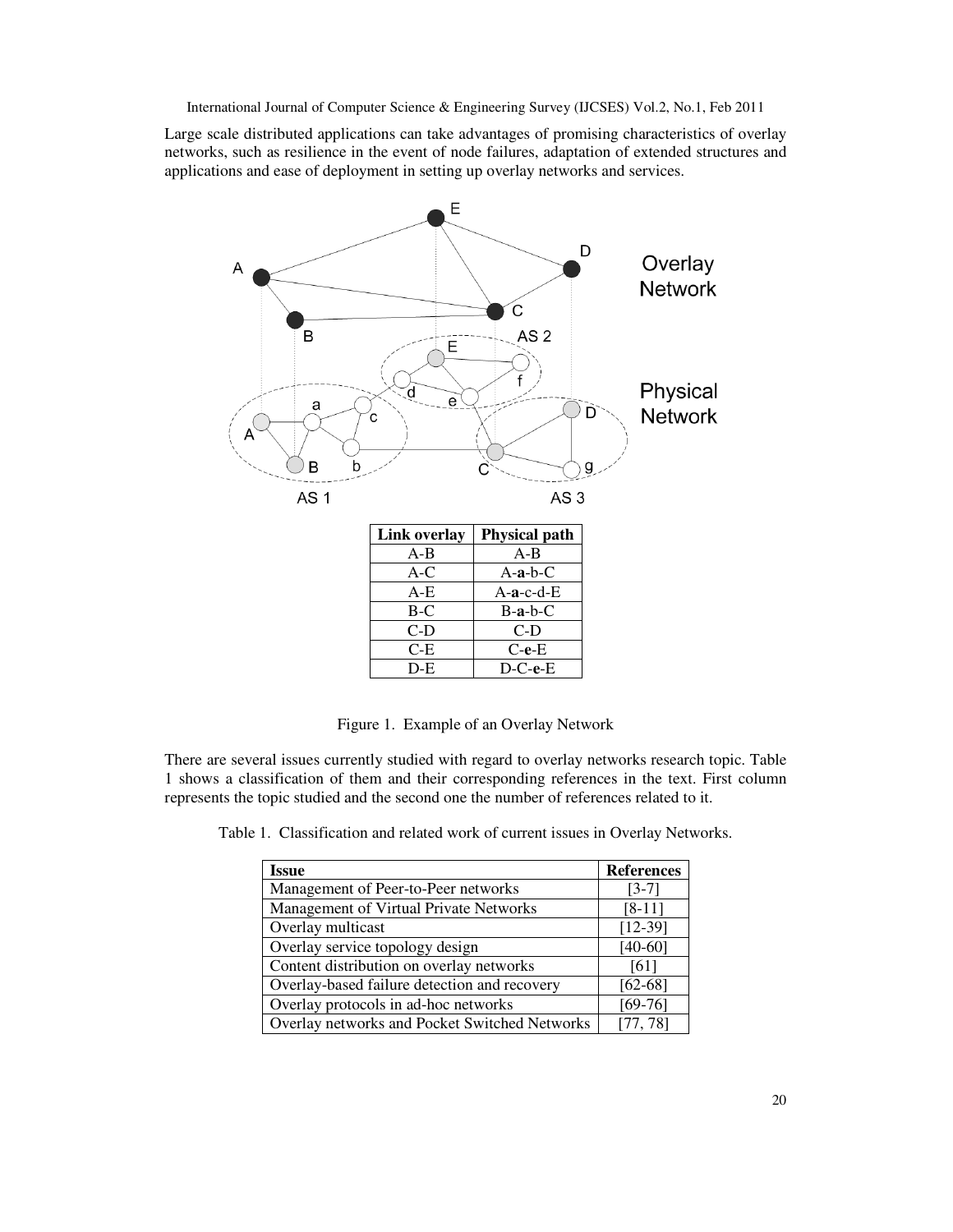The rest of this paper is organized as follows. An extensive description of Peer-to-peer networks is addressed in Section 2; Section 3 explains Virtual Private Networks; and Section 4 offers a comparison between them. In Section 5, the issue of overlay multicast is considered, while the problem of the overlay service topology design is raised in Section 6. Section 7 addresses the topic of massive content distribution on overlay networks; and other overlay network challenges are reviewed in Section 8. Finally, conclusions and future work are provided in Section 9.

## **2. PEER-TO-PEER NETWORKS**

Peer-to-peer (P2P) networks and Virtual Private Networks (VPNs) are two typical overlay networks in constructing large scale distributed applications over large networks.

Peer-to-peer networks run on top of the Internet. Peer-to-peer networks are distributed systems where the software running on each node provides equivalent functions. A definition of P2P networking is a set of technologies that enable the direct exchange of services or data between computers. Implicit in this definition are the fundamental principles that peers are equals. P2P systems emphasize sharing among these equals. A pure peer-to-peer system runs without any centralized control or hierarchical organization. A hybrid system uses some centralized or hierarchical resources. Peers can represent clients, servers, routers, or even networks [3].



Figure 2. Client/Server Model versus P2P Model

#### **2.1. Goal in P2P Networks**

In an opposite approach from the client/server model, it is expected for all clients in Peer-topeer networks to provide resources, including bandwidth, storage space, and computing power (Figure 2). Thus, as nodes arrive and make new requests, the total capacity of the system also increases. This is not different from the client-server architecture, where a fixed set of servers involves that adding more clients generally means that they perceive a decrease in the global performance.

The distributed nature of P2P networks also increases robustness in case of failures by replicating data over multiple peers. In addition, in pure peer-to-peer systems, peers can find data without relying on a centralized index server. In the latter case, there is no single point of failure in the system.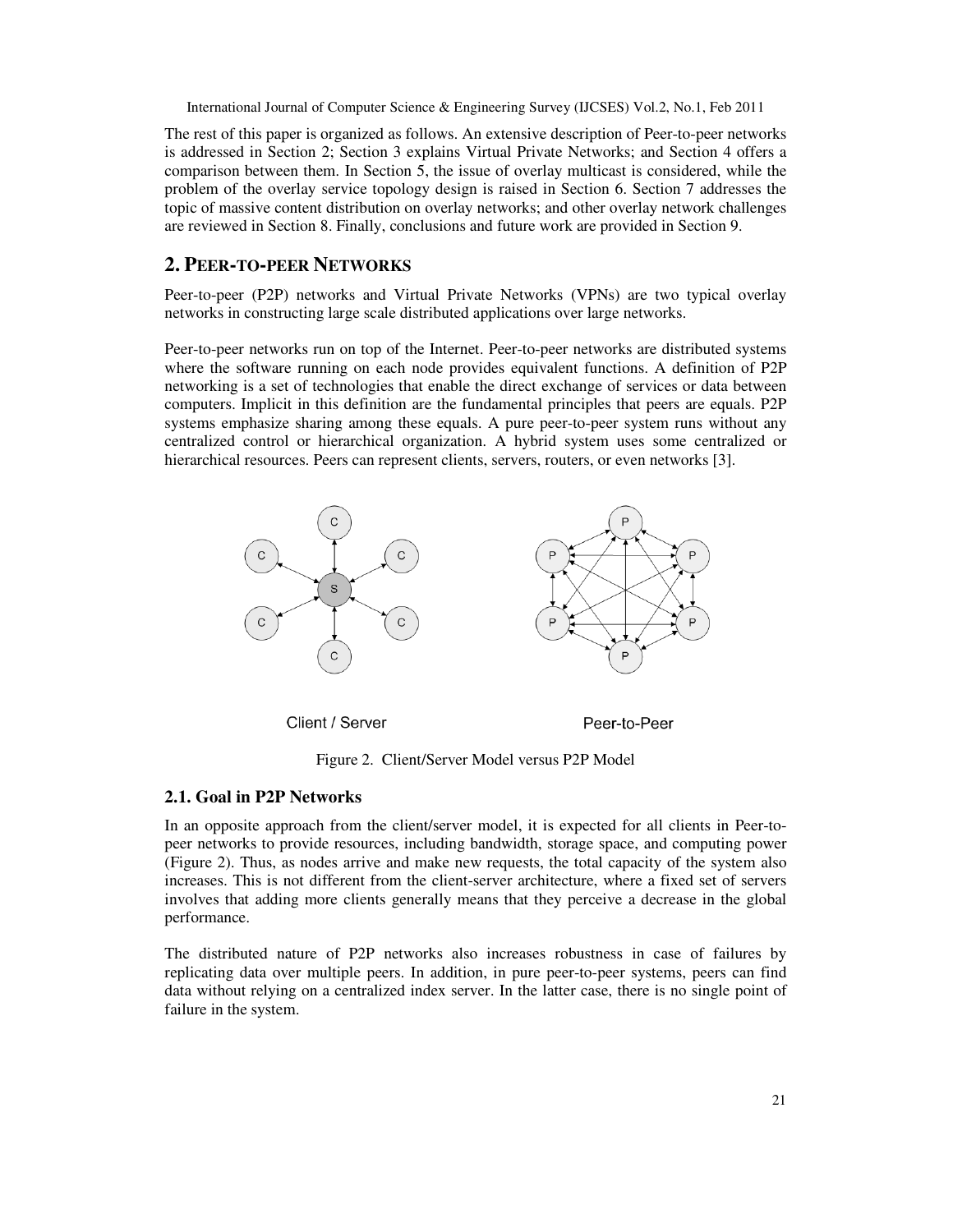## **2.2. Classification in P2P Networks**

Peer-to-peer networks can be classified according to their uses:

- File sharing.
- VoIP.
- Instant messaging and streaming media (audio, video).
- Online social networks.

However, there is another classification of peer-to-peer networks according to their degree of centralization:

- Peers act as equals, merging the roles of clients and server.
- There is no central server managing the network.
- There is no central router.

# **2.3. Architectures of P2P Networks**

Every peer-to-peer network uses one of the following three types of architectural formats. These formats may include peers and servers:

*Centralized Architecture:* Central servers respond to peers requests (Figure 3-a). In this architecture, the peer-to-peer application executing on the peer systems establishes a persistent connection to the central server. The centralized architecture provides excellent performance for search requests and is popular in smaller networks where the community controls user access. However, it is expected that centralized architectures do not scale adequately to large networks and suffer from severe weakness with the central server. Hackers and malicious attacks can easily disable peer-to-peer networks built on the centralized architecture by attacking and disabling the central server.

*De-centralized Architecture ("true" P2P Networks):* Multiple peers respond to requests from other peers on the network (Figure 3-b). The de-centralized architecture uses a distributed computing model in which each peer is an equal within the network and this kind of architecture does not contain a central server. There are two advantages over the centralized approach: First, this architecture scales to large networks of peers. Second, malicious attackers cannot easily disable the de-centralized approach due to the distributed control. However, the disadvantage to de-centralized networks is the significantly longer time required to perform search operations.

*Hybrid Architecture:* This type of architecture combines both the centralized and decentralized approaches into a sole system. This hybrid architecture introduces the concept of SuperNode (also commonly known as UltraPeer), with similar functions to the central server of the Centralized Architecture (Figure 3-c). In this architecture, SuperNodes are geographically dispersed to create a larger network. The peer-to-peer application executing on the peer systems establishes a persistent connection to one or more SuperNodes and transmits a directory listing of the items available for sharing on the peer system. The hybrid architecture scales to large networks of peers. As with the de-centralized approach, the hybrid network cannot be easily disabled due to the distributed and dynamic nature of the SuperNodes.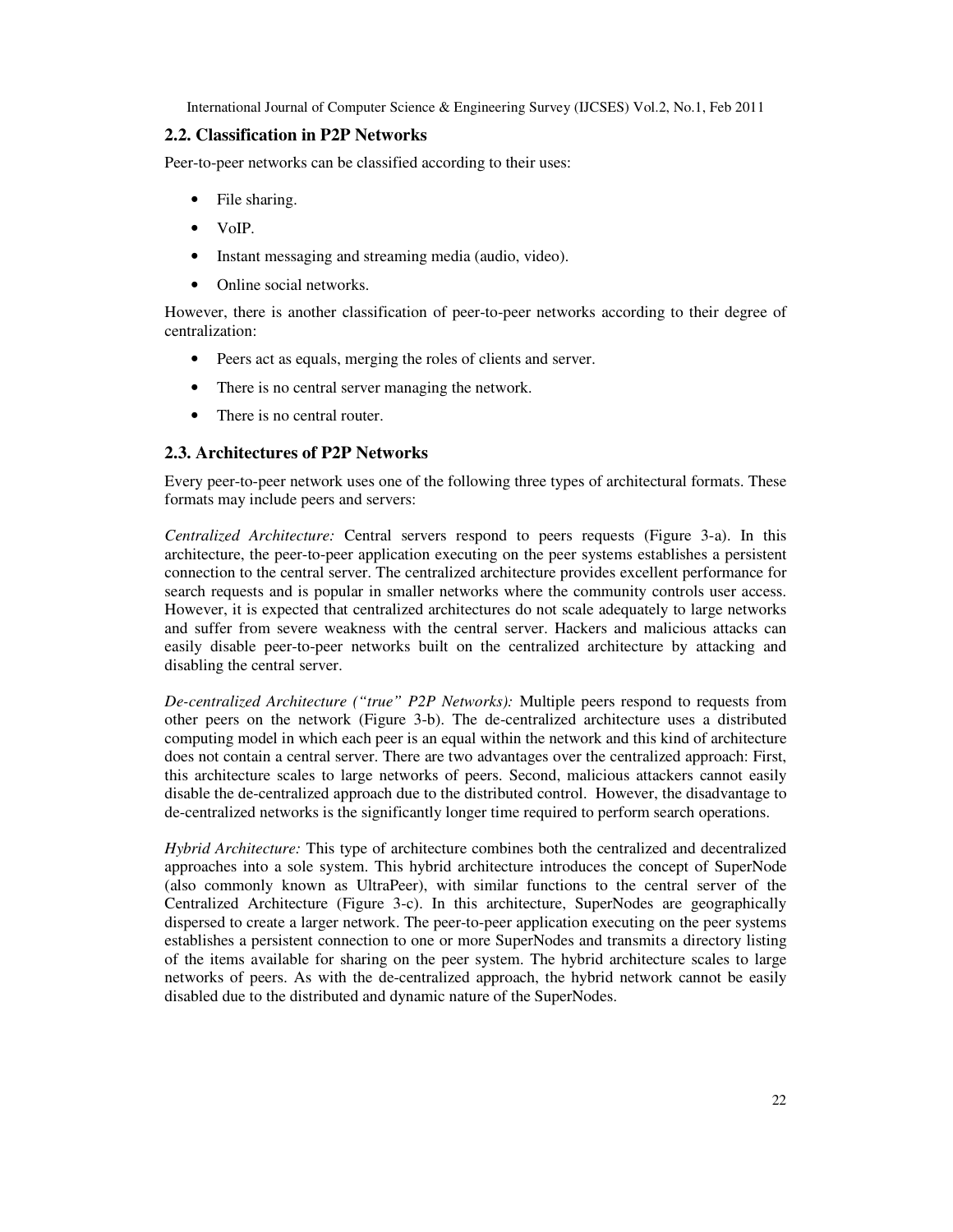

Figure 3. Architectures of P2P Networks

## **2.4. Management of P2P Networks**

For peer-to-peer networks, the management considers three different issues: traffic management, scalability management and security management.

*Traffic management:* Critical applications must not be affected by non-priority applications. Because of this, approaches like providing flexible bandwidth limits, bandwidth borrowing, and traffic queuing should be considered.

*Self-Organization in Peer-to-peer:* Peer-to-peer systems have to provide services like routing, searching for and accessing of resources. An open question is how much can self-organization emerge as an essential feature for improving the quality of the services. Requirements for selforganization in peer-to-peer networks [4] include issues like feedback, reduction of complexity, randomness, self-organized criticality and emergence.

*Security Management:* There are important issues related to security in overlay networks, like file sharing where extensive security requirements must be satisfied (e.g., enterprise content sharing and distributed computing) [5], [6]. Likewise, many peer-to-peer networks are under constant attacks such as:

- Different types of attacks like denial of service attacks (attacks that may make the network run very slowly or break completely), spamming (sending unsolicited information across the network) or identity attacks (tracking down the users of the network).
- Most attacks can be controlled from design and through the use of encryption.
- The "Byzantine Generals Problem" [7].

# **3. VIRTUAL PRIVATE NETWORKS**

A Virtual Private Network (VPN) is a computer network in which some of the links between nodes are carried by open connections or virtual circuits over shared or public communication networks (e.g., the Internet) as opposed to their conduction across a single private network. The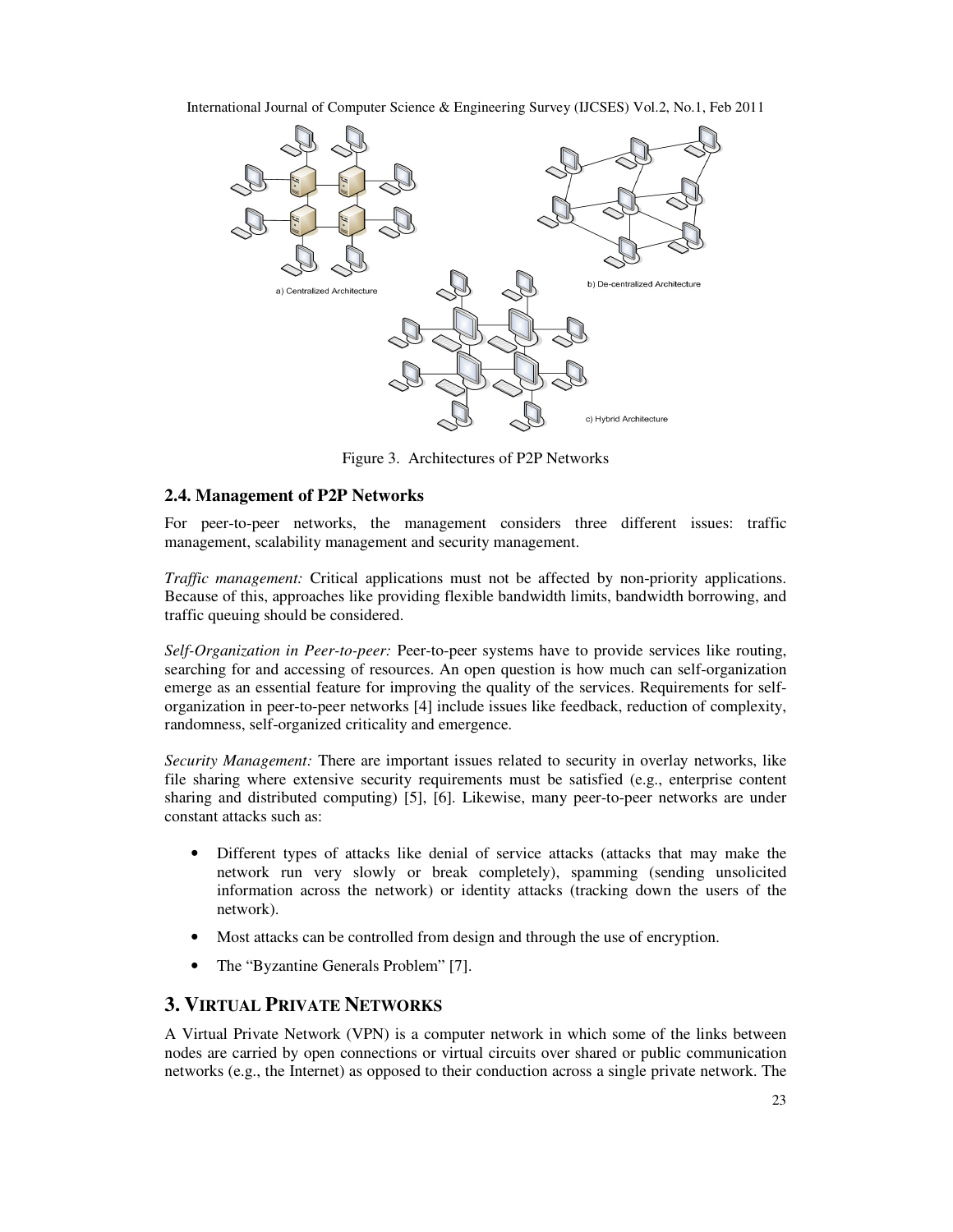link-layer protocols of the virtual network are said to be tunneled through the larger network. One common application is secure communications through the Internet. Although a VPN does not need to have explicit security features, such as authentication or content encryption, they can be used to separate the traffic of different user communities over an underlying network with strong security features [8], [9].

#### **3.1. Tunneling and Benefits of VPNs**

A VPN may have best-effort performance, or may have a defined service level agreement (SLA) between the VPN customer and the VPN service provider.

VPNs are deployed with privacy through the use of a tunneling protocol and security procedures. Tunneling has two forms:

- Remote-access: User-to-LAN connection.
- Site-to-site: An organization can connect multiple fixed sites over a public network.

Creating a VPN benefits an organization as in:

- Extended geographical communication.
- Reduced operational cost.
- Enhanced organizational management.
- Enhanced network management with simplified local area networks.
- Improved productivity and globalization.

#### **3.2. Management of VPNs**

Management of VPNs faces some challenges in security management, service management, data management and even tunnel management [10], [11] to maintain fast, secure and reliable communications. These challenges include:

*Security Management:* VPNs remain susceptible to security issues when they try to connect between two private networks using a public resource. The challenge in making a practical VPN, therefore, is finding the best security for it:

- User authentication mechanisms before VPN connection.
- Some ISPs offer managed VPN service for business customers who want the security and convenience of a VPN but not to administer it.
- Trusted Delivery Networks (Actual Private Networks, APNs). L2TP, L2F, PPTP.
- Security Mechanisms.
- Secure VPN protocols:
	- o IPsec.
	- o SSL/TLS.
	- o OpenVPN.
	- o L2TPv3.
- VPN Quarantine.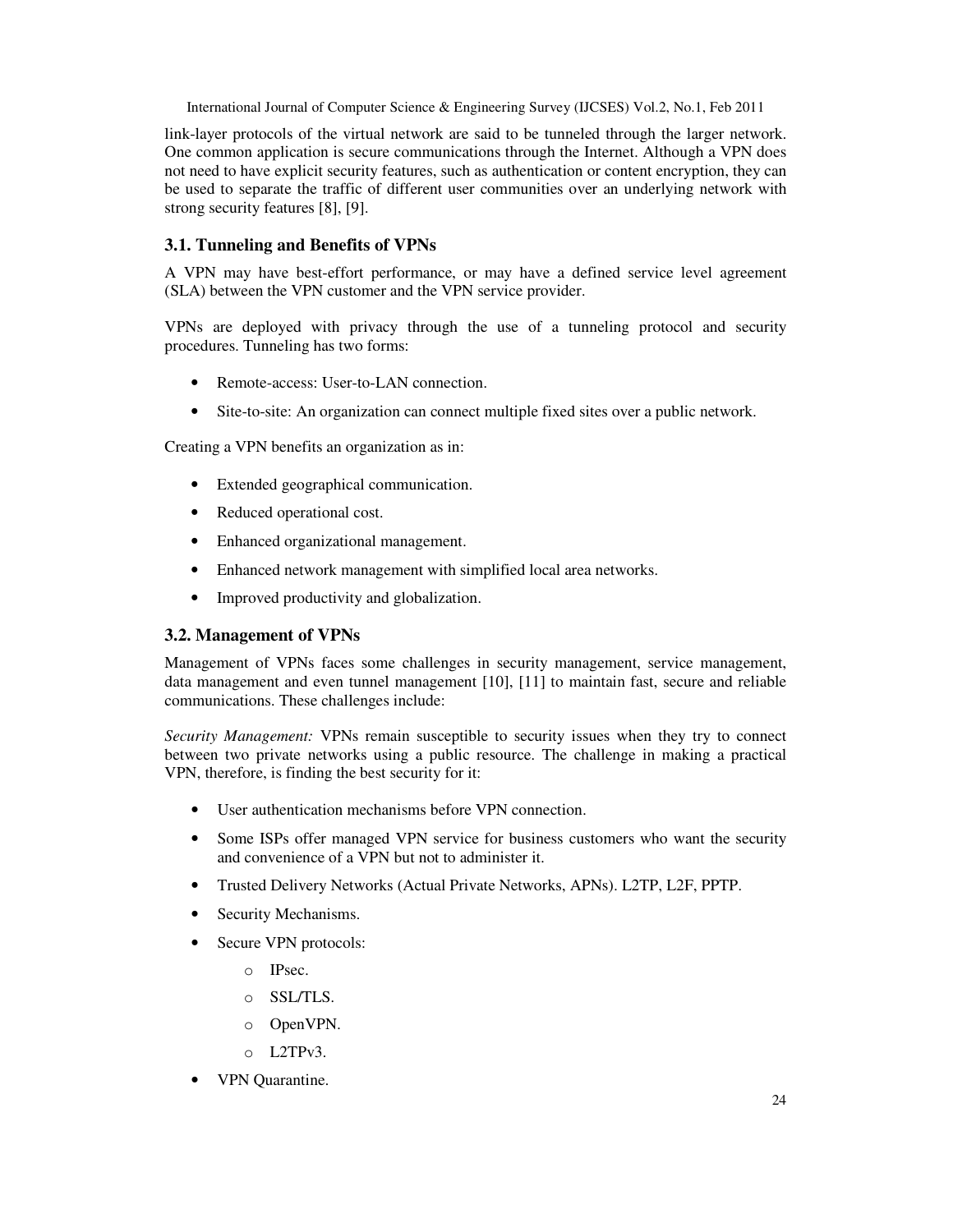• Security on Mobile VPNs (HIP).

*Service Management:* VPN management simplifies the task of defining, distributing, enforcing and deploying VPN policies to keep all remote sites synchronized with the latest security policies.

*Data Management:* VPN management supports access to back-end databases for highly efficient and reliable data storage and retrieval.

*Tunnel Management:* It can be thought in terms of what type of tunneling protocols will be used.

# **4. COMPARISON BETWEEN P2P NETWORKS AND VPNS**

Peer-to-peer networks and VPNs have some common characteristics, such as ease to reconstruct the communications states, dynamic deployment for scalability and use of the services of communications layers beneath them. However, they have some differences in their design, applications and management:

*Purpose:* Data sharing and communications between peers (P2P) versus extension of enterprise networks (intranet) over public networks (VPN).

*Communication style:* communication between peers with equal roles (P2P) versus addition of a node to an extended intranet (VPN) with different roles, similar than client/server model.

*Communication technology:* Application layer overlay network on top of the native or physical network topology (contents exchanged directly over the IP network) in P2P versus the use of tunneling protocols (they can be designed over layer 1, 2 and 3) in VPN.

*Scalability:* Performance of the system not sensitive to scaled networks (P2P) versus architectures not fully distributed (impact on system performance if they grow up, VPN).

*Management:* Traffic management, search strategies and dynamic structure management (P2P) versus security management and tunnel management (VPN).

# **5. OVERLAY MULTICAST**

Many applications (e.g., audio and video streaming, multi-party games) rely on some support for data multicast, where clients interested in a given data stream can join a corresponding multicast group.

Although IP multicast approaches can be considered to be solutions for various new emerging services which require active participation from many users, they do not work well in the current Internet which is based on unicast communications [12]. Various alternative methods are being developed to overcome this limitation of the current Internet. One such method is overlay multicast.

These networks are typically composed of one or more propagation trees or a single mesh. In these structures, nodes are computers and edges are overlay links formed by the establishment of peering relationships between the nodes.

Overlay multicast networks can be characterized by a set of measures and properties, an important element of which is the diffusion pattern. Peer selection in these systems is based on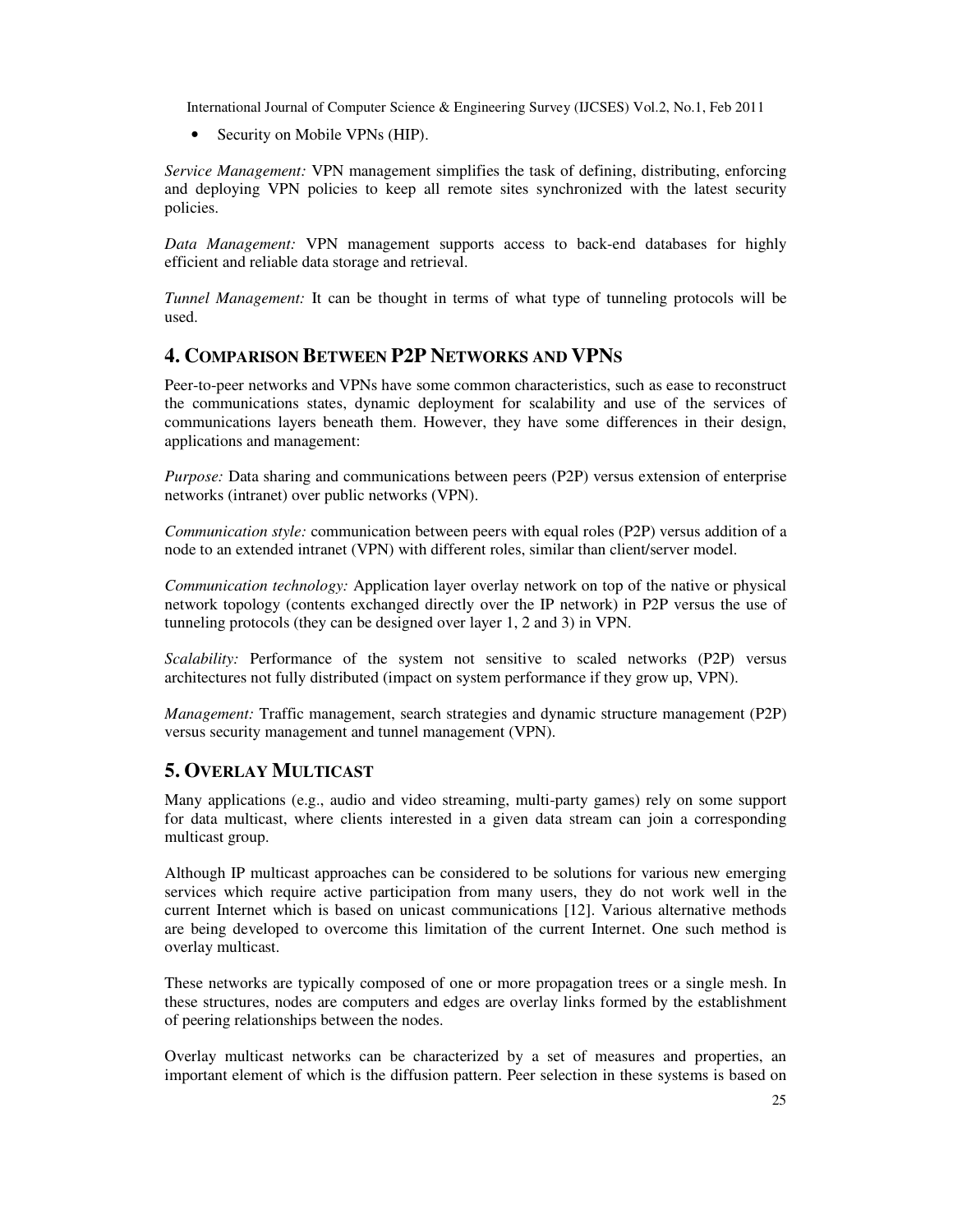classic measures like end-to-end delay and outgoing bandwidth. In mesh-based systems, where nodes pull the data from their neighbors, peer selection is primarily based on the availability of content on nodes.

Most overlay multicast uses bi-directional TCP connections between the end-systems. Although TCP guarantees an abutted sequence for reception and reliable transmission, TCP does not satisfy all properties of the overlay multicast. This is why there are some research work around the overlay multicast topic.

In [13], authors propose to combine two mechanisms by deploying a protocol stack and design a two-layered architecture for media streaming in overlay networks. The first layer is a generic and customizable protocol which is able to construct and maintain different types of meshes. The second layer is responsible for data propagation to the nodes in the mesh by constructing an optimized diffusion tree. The goal of this modular approach is to address some inherent problems in tree-based overlay streaming solutions, in particular the vulnerability of the diffusion tree against failures and its poor resource utilization. This architecture is lightweight in terms of bandwidth usage and maintains an acceptable average reception rate.

Allani et al. [14] take a probabilistic approach by considering the probability of node failure and message loss and using retransmission to compensate for the failures. In the realm of tree-based systems, Overcast [15], NICE [16] and ESM [17], mostly focus on multimedia streaming.

Some systems have also proposed building multiple trees. Some examples are CoopNet [18], Splitstream [19] and ChunkySpread [20]. Generally, these systems use Multiple Description Coding (MDC).

Nevertheless, it is crucial to design an efficient network-aware overlay network to enable multicast service to adjust under the dynamic underlying network conditions and node churn in a scalable manner. In [21], Keong Lua et al. propose an accurate and scalable Internet subspace geometry to embed the nodes onto a geometric plane by measuring delay latencies between some nodes and assign geometric coordinates to all nodes in such a way that the geometric distances between node coordinates closely approximate their delay latencies. These authors also design a network-aware SuperPeers–Peers geometric overlay hierarchy maintained locally in a distributed manner allowing self-organization. Finally, they create a shortest-path overlay multicast tree based on shortest geometric distances between SuperPeers at the SuperPeers layer for overlay multicasting. This low-latency and high-bandwidth multicast backbone infrastructure will serve the Peers in the lower layer. Results show high efficiency and good scalability once having evaluated these proposals on the 10 massive scale networks with 100,000 nodes and in the PlanetLab.

As a conclusion, Keong Lua et al indicate that we cannot ignore the underlying network metric such as delay latency (RTTs) between nodes to construct efficient overlay network for multicasting. This is why they propose a network-aware geometric overlay network providing accurate geometric distances between nodes in Euclidean space: once the locality of nodes in the underlying network has been determined in a scalable manner, the selective placement of nodes in the geometric overlay is done efficiently. Then, overlay multicasting using networkaware geometric overlay hierarchy approach achieves high efficiency and good scalability in massive scale and wide-area networks. This is due to the scalable design of network awareness and node locality properties in the network that help to scale and boost the multicast efficiency, quality and performance.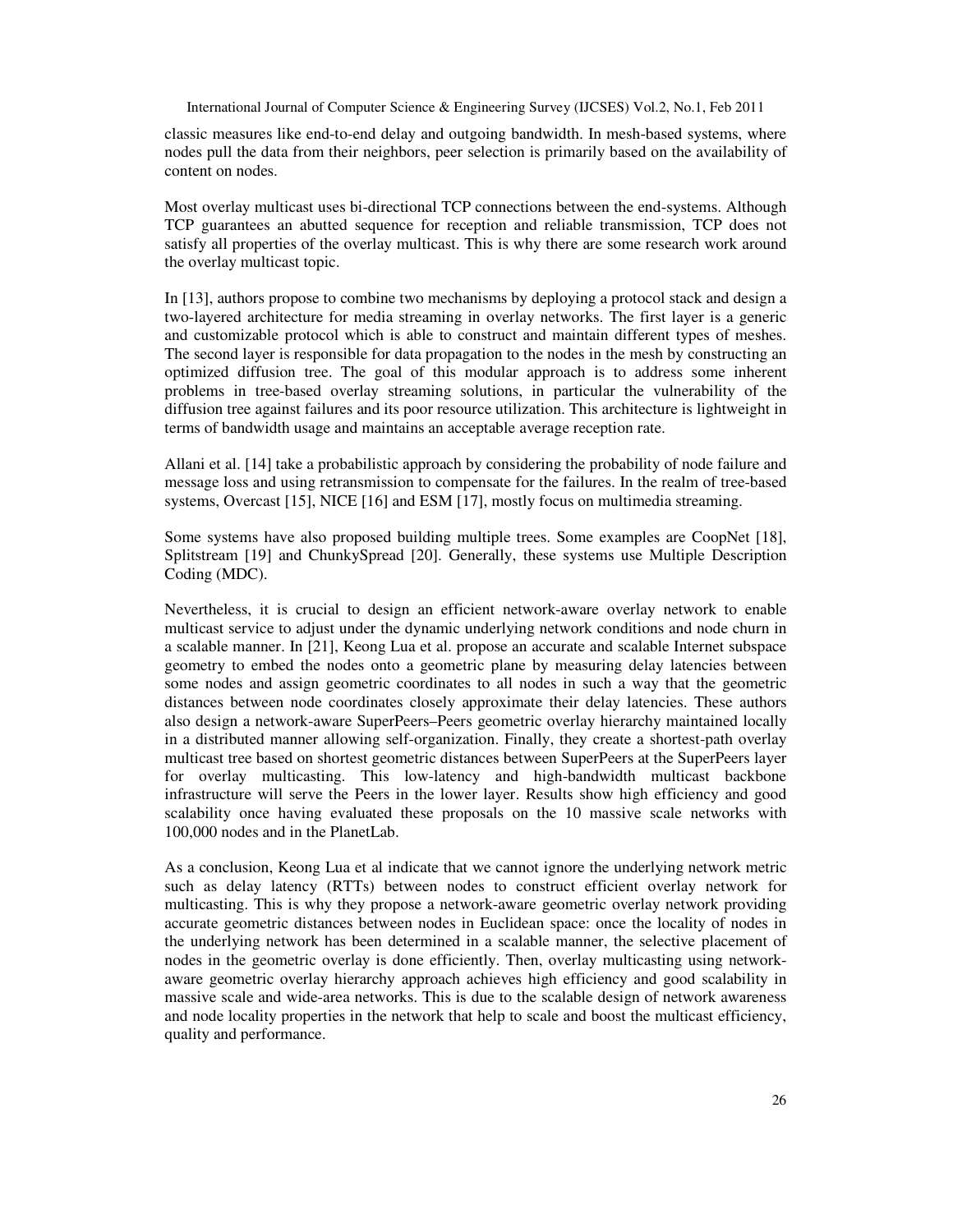Related work shows a scalable application-level multicast [22], [23] built on Pastry [24] and a source-specific, application-level multicast scheme that is built on top of Tapestry known as Bayeux [25]. CAN-Multicast [26] is built on top of Content Addressable Network (CAN), by creating a separate CAN overlay for each multicast group, and then perform flooding of multicast messages to all nodes.

It is known that overlay routing enhances both reliability and performance of IP networks [27]. This is because it can bypass network congestion and transient outages by forwarding traffic through one or more intermediate overlay nodes. Therefore, there are many researchers working on the design of algorithms for multicast applications in overlay networks. In [27], Pompili et al. propose two different multicast algorithms: the first algorithm is intended for specific applications such as live video, software and file distribution, replicated database, web site replication, and periodic data delivery; it builds a virtual multicast tree to allow one member in the multicast group to send data to the other members. The second algorithm is intended for group-shared applications such as videoconference, distributed games, file sharing, collaborative software and replicated database; it constructs a virtual shared tree among group members. The objective of both algorithms is to achieve traffic balancing on the overlay network so as to avoid traffic congestion and fluctuation on the underlay network, which cause low performance.

To address these problems, the algorithms actively probe the underlay network and compute virtual multicast trees by dynamically selecting the least loaded available paths on the overlay network. This way, network resources are optimally distributed and the number of multicast trees that can be setup is maximized. Both algorithms can offer service differentiation, i.e., they provide QoS guarantees at the application-layer without IP-layer support. The low computational complexity of the proposed algorithms leads to time and resource saving.

There are many works related to the construction of multicast algorithms in overlay networks [19], [23], [28], [29], although neither of these algorithms have addressed QoS requirements of multicast groups.

Overlay multicast network infrastructures have been proposed as feasible solutions to support scalable inter-domain multicast services for real-time applications [30], [31] (utilization of MSNs: multicast service nodes). QUEST (a QoS assUred composEable Service infrastructure) provide both QoS assurances under multiple QoS constraints, and load balancing in service overlay networks [32].

In [33], the authors consider overlay multicast in the scenarios where any participant node is a potential data source. Existing multicast algorithms for single-source always require a long time to deliver messages or have high maintenance overhead when multiple data sources are allowed. However, there are other algorithms that are designed for multi-source scenarios, but they consume too much network resources and have a long convergence time because of proximity ignorance. They propose an algorithm called FPCast, which leverages node heterogeneity and proximity information at the same time. Physically close nodes are grouped into clusters and each cluster selects a powerful, stable node as its rendezvous point. The rendezvous nodes form a DHT-based structure. Data messages are replicated and forwarded along heterogeneous multicast trees. They show the average delivery path length converges to *O(log n)* automatically (*n* is the number of nodes in the overlay) and simulation results demonstrate the superiority of this algorithm in terms of message delivery time and network resource consumption, in comparison with the previous randomized algorithms. The algorithm is also resilient to node failures.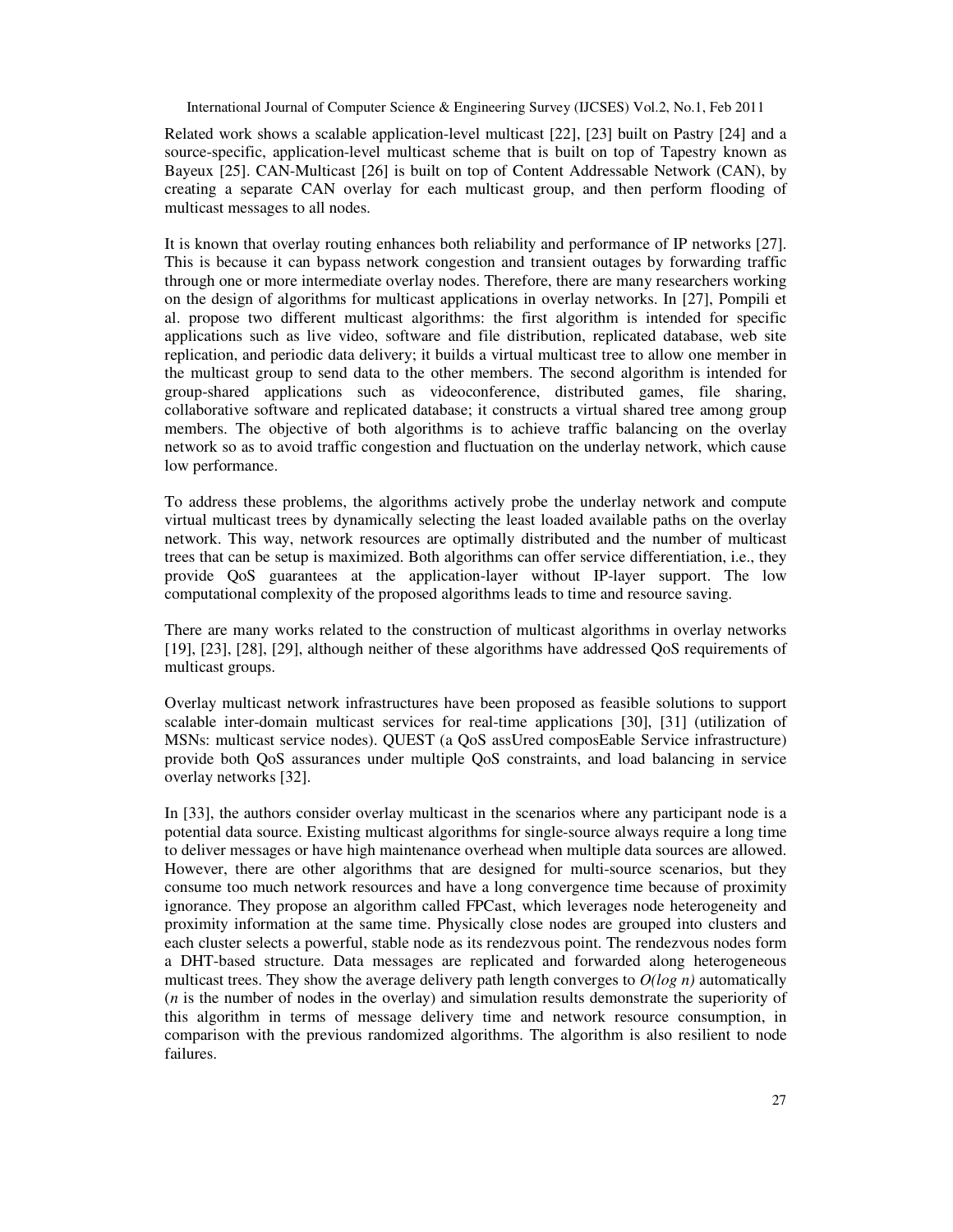The introduction of a reliable data delivery scheme for relay-based overlay multicast is tackled in [34]. The proposed method is based on the architecture for *n-plex* multicast service which realizes simultaneous communications between multiple senders and multiple receivers [35], [36].

Jeon et al. [37] raise the multicast tree reconstruction procedure required when a non-leaf node fails or leaves. They propose a proactive approach to solve the aforementioned defect of overlay multicast scheme by using a resource reservation of some nodes in the tree construction procedure. A route maintenance approach makes it possible to shorten recovery time from parent node's abrupt failure. Simulation results show that the proposed approach takes less time than the previous works in reconstructing a similar tree and that it is a more effective way to deal with more nodes that have lost their parent nodes due to failure.

Otherwise, among the existing overlay multicast protocols, the Priority-based directed minimum Spanning Tree (PST) is designed for Distributed Interactive Applications (DIAs). It uses priority to quantify the relationship between two nodes and guarantees the nodes with high priority receiving data in a short delay. Priority is calculated only from the distance between the nodes and the available bandwidth of nodes is not considered in multicast tree building, therefore PST cannot use available bandwidth efficiently and in some cases the priority might be calculated inaccurately. To this effect, Yu et al. propose in [38] a novel overlay multicast protocol named Fuzzy priority based Overlay Multicast (FOM), which adopts a fuzzy mechanism to accurately calculate the priority by taking all the properties of nodes into consideration, like delay and available bandwidth to build multicast trees. When the available bandwidth is insufficient to build a multicast tree, a priority based filtering mechanism is implemented to rebuild it. The simulation results show that with an increasing group number, the proposed algorithm has the best performance on tree build rates, mean relative delay penalty and bandwidth usage percentage, and it is more suitable for DIAs than protocols ALMI and PST.

Finally, the aforementioned described requirements make multicast routing an important and difficult challenge in the Internet and even more so in ad hoc networks. In fact, mainly due to the dynamic nature of the routes, multicast protocols developed for wired networks cannot operate in the harsher wireless environment.

The work published by Rodolakis et al. [39] studies the benefits of multicast routing in the performance of wireless ad hoc networks: if a node wishes to communicate with *n* distinct destinations, multicast can reduce the overall network load by a factor *O(sqrt(n))* in comparison of unicast. Hence, the aggregate multicast capacity of wireless ad hoc networks is  $O(sqrt(n))$ larger than the unicast capacity when the group size *n* is small compared to the total number of nodes in the network. They use and evaluate the multicast protocol called Multicast Overlay Spanning Trees (MOST) for wireless mesh networks through simulations (ns-2) and tests in real network environments. This algorithm only uses the information provided by a link state routing protocol and is an extension to OLSR fully distributed in the sense that each group member computes and maintains the shared multicast tree independently. As a conclusion, it is shown that multicasting can reduce the overall network load by a factor  $O(sqrt(n))$  for n multicast group members in massively dense ad hoc networks. Consequently, the total capacity of the network for data delivery is significantly increased.

## **6. OVERLAY SERVICE TOPOLOGIES**

Overlay topology design has been one of the most challenging research areas over the past few years. Several studies have appeared in the literature with the purpose of providing optimal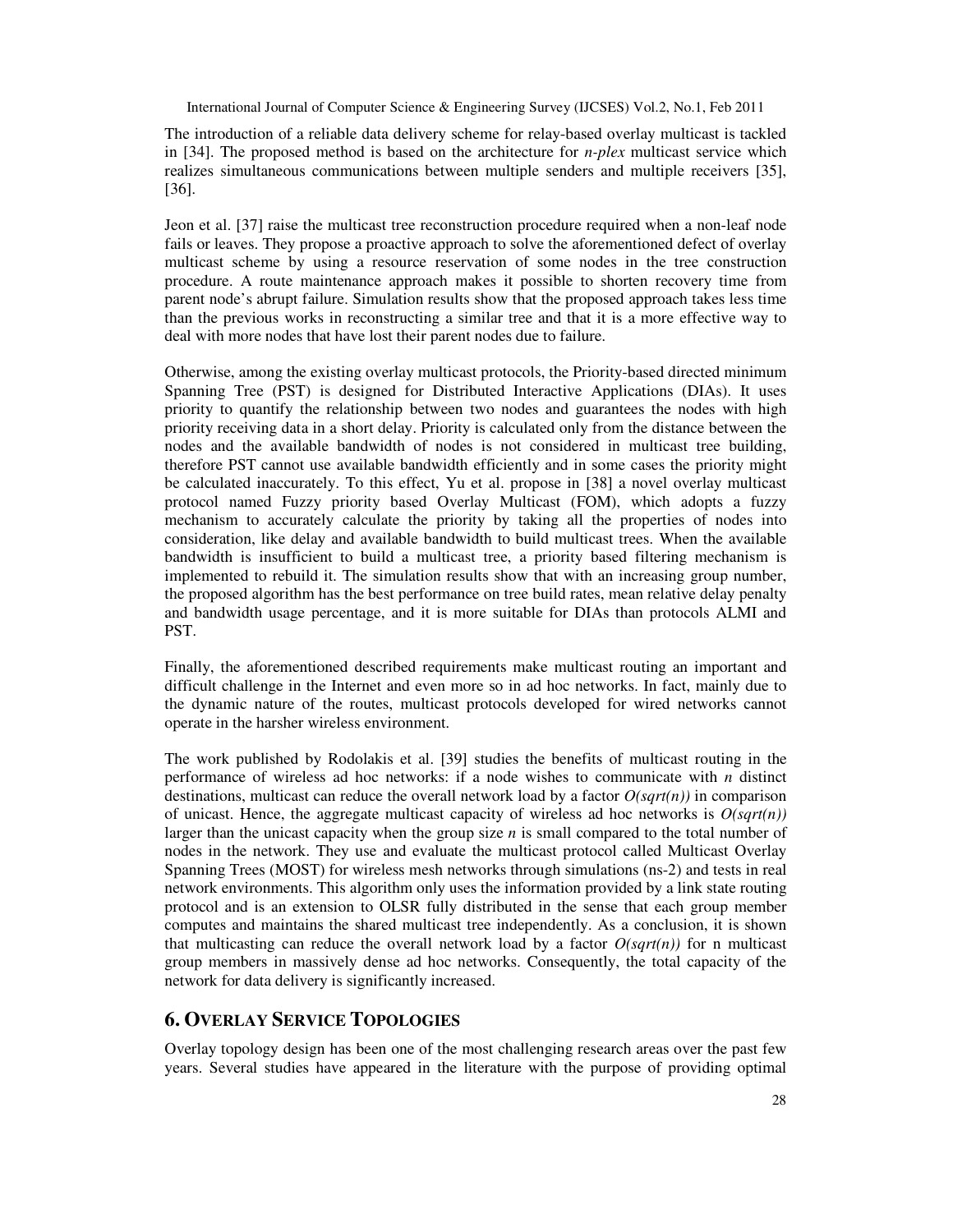routing and topology design in different contexts, such as wired backbone networks [40–43], wireless networks [44], [45] and recently Service Overlay Networks [46–55].

Service Overlay Networks (SONs) have emerged as one of the most promising architectures envisioned to provide end-to-end QoS guarantees in the Internet. They create a virtual topology on top of the Internet and provide end-to-end QoS guarantees with no support from the underlying network. A distinguishing characteristic of SONs is that the overlay links can be overlapped at the physical layer even though they are completely disjointed at the overlay layer. The SON establishes bilateral service level agreements with the individual underlying ISPs for hosting overlay nodes and purchasing the bandwidth needed for serving its users.

An adaptive topology design framework for SONs is presented in [46] to ensure inter-domain QoS, and a set of heuristics is proposed to solve the least-cost topology design problem. The problem is, however, formulated considering full coverage of all traffic demands and assuming that overlay node locations are given. Moreover, no bounds on link capacities are included and the user assignment is not optimized.

The joint end-system assignment and routing problem is investigated in [47] to determine the minimum cost overlay network. Another set of heuristics for SONs design is proposed in [48]: these algorithms aim to construct an overlay topology maintaining the connectivity between overlay nodes under various IP-layer path failure scenarios.

To increase the performance of the network in case of a link failure, the Resilient Overlay Networks (RON) approach was proposed [54]. RON routes packets based on minimizing routing cost function [48].

The problem of dynamic overlay network reconfiguration is addressed in [50], where the main goal is to find the optimal reconfiguration policies that can both accommodate time-varying communication requirements and minimize the total overlay network cost.

The optimization of the resources utilized by an SON is a fundamental issue for an overlay operator owing to the costs involved and the need to satisfy user requirements. Careful decisions are necessary to provide enough capacity to overlay links, to route traffic, to assign users to access nodes and to deploy overlay nodes.

In [55], two mathematical programming models are proposed for user assignments, traffic routing optimization and dimensioning of the capacity reserved on overlay links in SONs. The first model minimizes the SON installation cost while providing full access to all users. The second model maximizes the SON profit by selecting which users to serve, based on the expected gain, and taking into consideration budget constraints of the SON operator. Moreover, authors extend these models to include the optimization of the number and position of overlay nodes. They also provide the optimal solutions of the proposed SON design formulations on a set of realistic-size instances and discuss the effect of different parameters on the characteristics of the planned networks. These authors conclude that the overlay topology design techniques proposed in previous works [48–55] are less general than their SON design models since they consider at least one of the following special cases:

- 1) The number and location of overlay nodes are pre-determined.
- 2) The routing is fixed and known.
- 3) There are no capacity constraints on overlay links.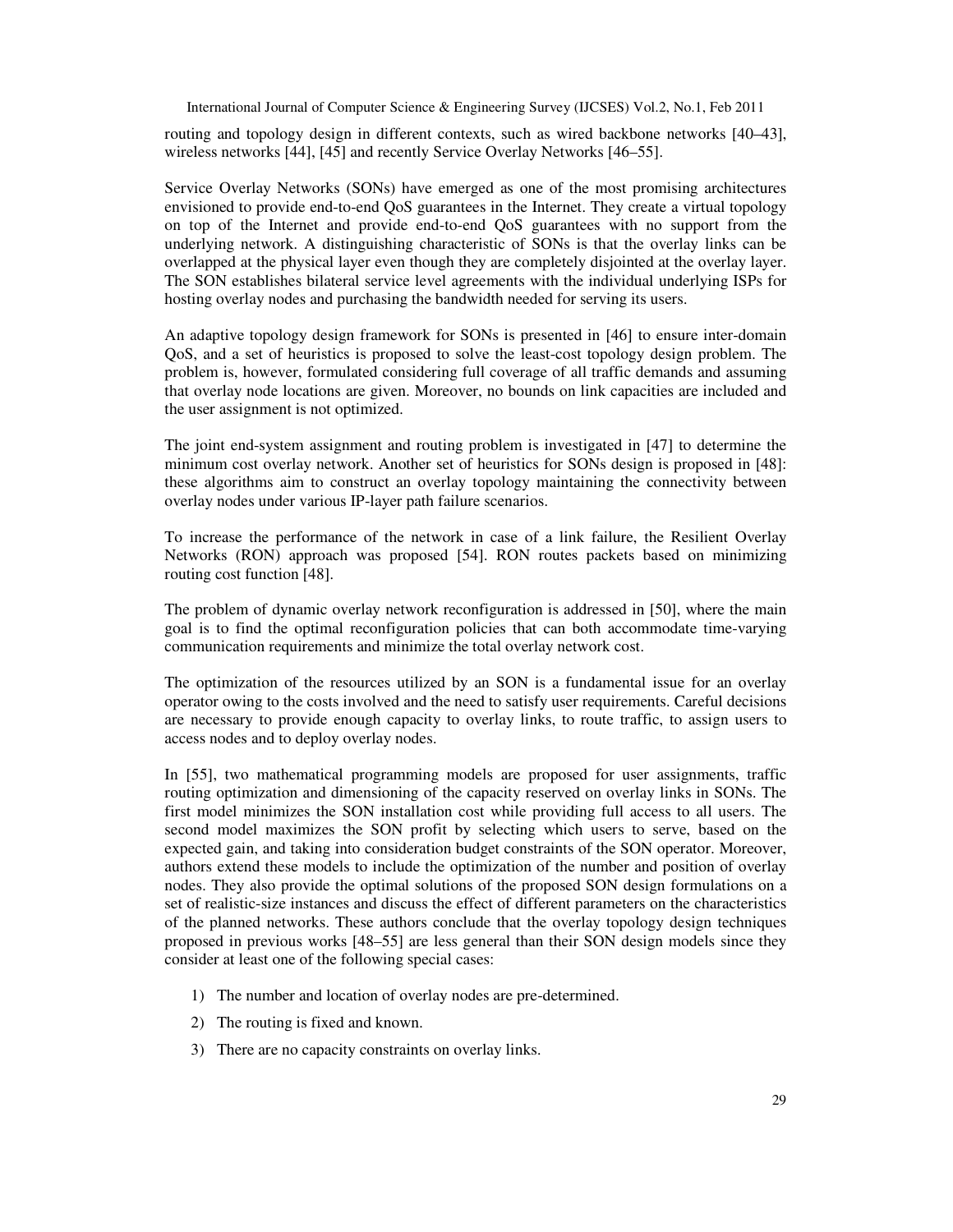4) Full coverage of all network users is provided without consideration of the SON profit maximization issue.

Results show that the proposed approach is able to solve the problem to the optimum even for large-scale networks, and it is able to capture the effect on the network topology configuration of all the parameters, providing a promising framework for the design of SONs.

Researchers have noticed that among the most interesting open problems in overlay network design is topology creation such as node location and link setup. The creation of virtual networks has been proposed for various network technologies, like optical networks or virtual topologies in the wavelength domain created on top of optical networks (Lightnet).

Youssef et al. [56] try to find the optimal overlay network topology considering both transport and overlay link creation costs. They address the challenge of overlay topology design by considering which overlay topology best minimizes cost function, taking into account overlay link creation cost and routing cost. Bimodal traffic demands are considered, which simulate a high level of variation in the traffic demands between the network nodes. These authors formulate the problem as an Integer Linear Programming (ILP) formulation given a traffic matrix and assuming cooperative behavior of nodes. The solutions to this problem on real network topologies with different sizes and different topology characteristics were analyzed, showing that the traffic demands between the nodes affect the decision to create new overlay links.

Some heuristics are proposed to find near-optimal overlay topologies with a reduced complexity when the problem size increases. Results show that the selection of the best heuristic among the set of the proposed ones is a function of  $\alpha$ . The optimal and near optimal overlay topologies, generated by the ILP formulation and the heuristics respectively, are characterized to explain how nodes behave in the networks. The effect of the traffic demands and the number of hops separating pairs of nodes for creating the overlay topologies are shown. The effect of the underlay topologies on creating the overlay topologies is also studied using some topological metrics.

Finally, guidelines for the selection of the best heuristic as a function of the cost parameters are also provided. In [57], the topology design problem of a SON is addressed from a performance point of view. Since the analytical solution of the problem is too computationally complex, authors compare the performance of some well-known topologies and propose a new traffic demand aware overlay topology called K-shortest-path-tree (KSPT). This is accomplished by varying the number of overlay nodes and the IP network size. The authors investigate the performance of each overlay topology in different network scenarios, taking into account both overhead and accepted traffic between the overlay nodes. Finally, they conclude that Mesh-Tree topology always performs worse than the other overlay topologies and when the size of the IPlayer network is large and the number of overlay nodes is small, KSPT is a valuable option. Instead, when the IP-layer network is hierarchical, the AC topology outperforms all the other network topologies because it takes advantage of the underlay topology knowledge.

When considering different topologies, it is necessary to understand how they affect the overlay routing performance and how to efficiently build overlay topologies connecting all the overlay nodes. Some work has focused on the selection of the best overlay links (e.g. [47]), but other issues, such as binding end systems to overlay access nodes, positioning the overlay nodes [49], [58] or choosing the right number of overlay nodes, have also been faced. In these studies, the overlay topology is usually represented as a graph and the topology design problem is expressed as an optimization problem. The general approach relies on the use of heuristic algorithms that allow finding a near-optimal solution.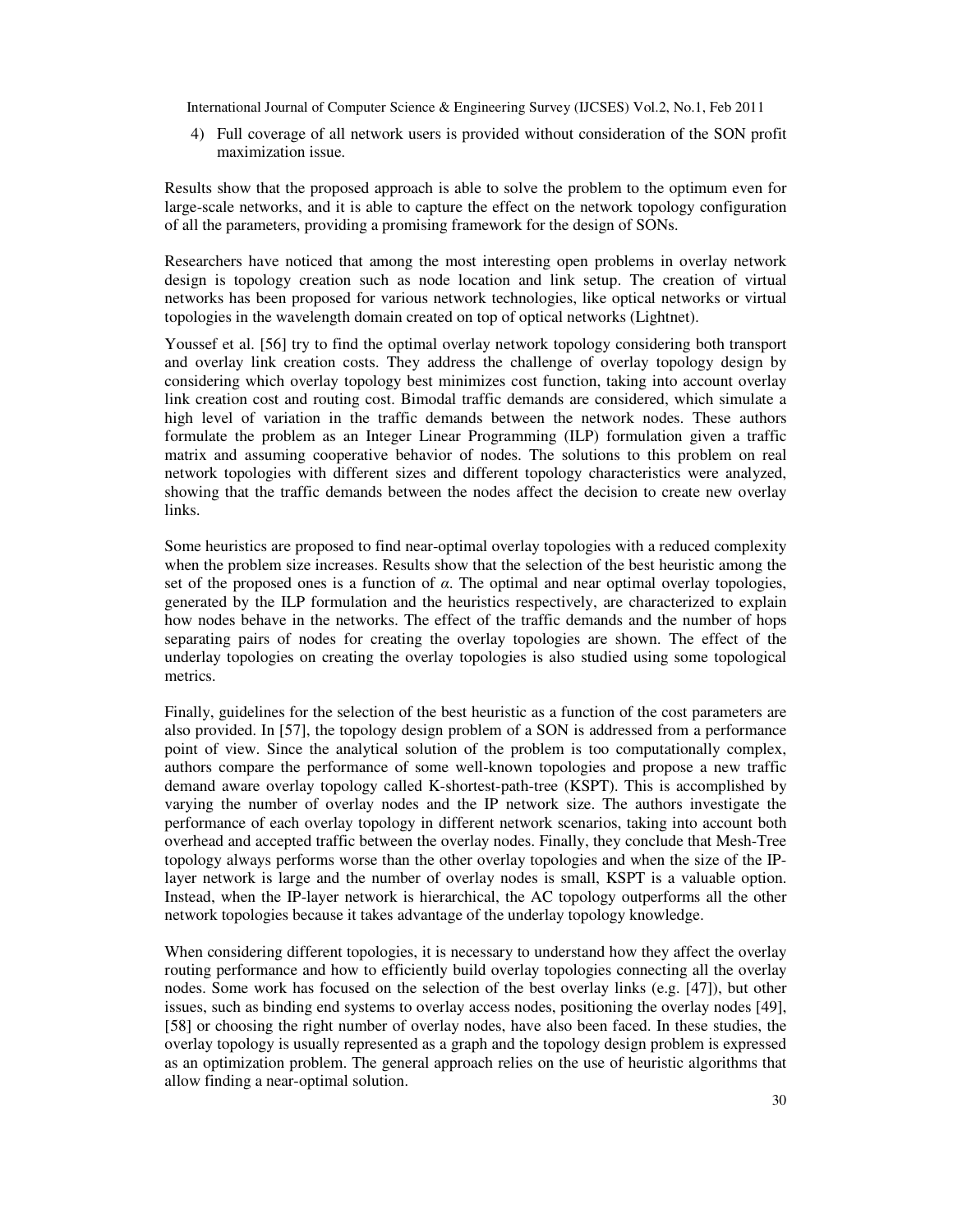Most works [46], [47], [49], [50], [59] analyze the topology design problem from an monetary cost point of view with the aim to minimize the cost for the deployment of the SON. Only a few works [48], [60] deal with the SON topology design problem from a network performance perspective. In [60], authors aim at finding the overlay topology minimizing a cost function which takes into account the overlay link creation cost and the routing cost. They also highlight how the traffic demand affects the creation of new overlay links. In [48], instead, authors compare several existing and some new overlay topologies in terms of resilience.

# **7. CONTENT DISTRIBUTION ON OVERLAY NETWORKS**

Massive content distribution on overlay networks stresses both the server and the network resources because of large volumes of data to be transmitted, relatively high bandwidth requirement, and many concurrent clients. While the server limitations can be overcome by replicating the data in more nodes, the network limitations is a different challenge. Network limitations bear difficulty in determining the cause and location of congestion and in provisioning extra resources accordingly.

Several pieces of work present schemes for massive content distribution. For example, Chul Han et al. [61] try to assign the clients to appropriate servers, so that the network load is reduced and also well balanced, and the network resource consumption is low. This scheme allows scaling to very large systems because the algorithms are efficient and do not require network measurements nor topology or routing information. They partition the clients into disjoint subsets according to the degree of interference criterion. This degree reflects network resource usage and the interference among the concurrent connections. However, this problem is NPcomplete but authors present heuristic algorithms for them.

# **8. OTHER OVERLAY NETWORK CHALLENGES**

Up to this point, application-layer overlay networks have been proposed as an alternative method to overcome IP-layer path anomalies and provide users with improved routing services. Running on the application layer, overlay networks usually rely on probing mechanisms for IPpath performance monitoring and failure detection. Their service performance is jointly determined by their topology, parameters of probing mechanism and failure restoration methods.

Several works have addressed these issues by defining metrics to evaluate the performance of overlay networks in terms of failure detection and recovery, network stability and overhead.

In [62], the authors model the overlay-based failure detection and recovery process and through extensive simulations investigate how different IP-layer path failure characteristics and overlay topologies, detection and restoration parameters affect service performance of overlay networks. They examine the tradeoffs among different overlay performance metrics and the optimal performance conditions, which can help to understand overlay-based failure.

Zhuang et al. [63] investigate the tradeoffs of different overlay/P2P node failure detection algorithms in terms of overhead, packet loss ratio and failure detection ratio. The same topic is also discussed in [64], in which the authors focus on analytical models and propose a self-tuning method.

Some work has been done on setting up optimal hello message intervals in OSPF network environment. Goyal et al. [65] investigate the impact of topologies and network congestion on optimal *HelloInterval* for OSPF network through simulation. Basu et al. [66] perform experimental study of the stability of OSPF in terms of convergence time, routing load and number of routing flaps. In [67], authors use analytical methods to study the effects of traffic overload on OSPF and BGP by quantifying the stability and robustness properties. Qiu et al.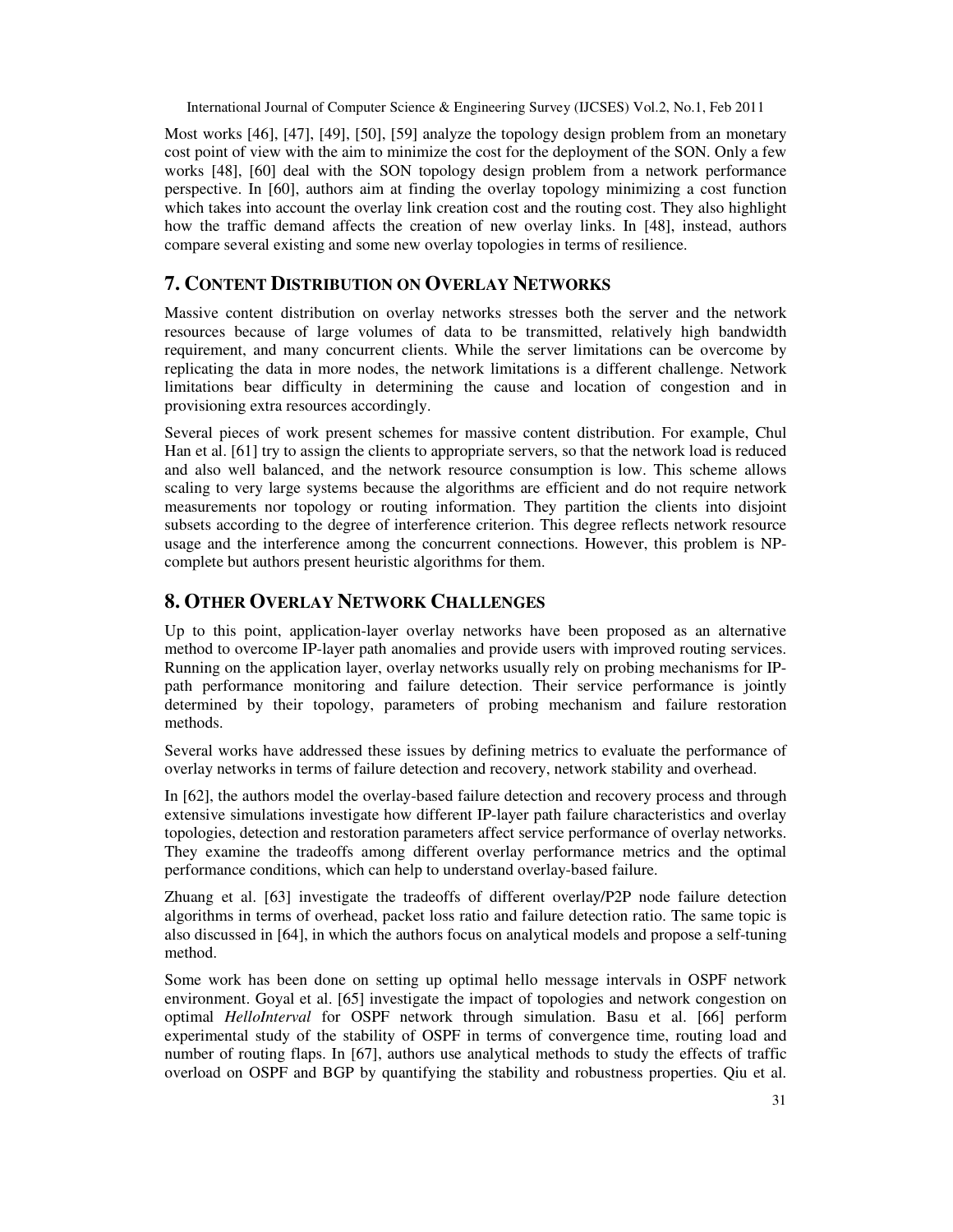[68] studied the vertical interaction between selfish overlay network and lower-layer traffic engineering mechanisms.

In addition, application-layer overlay protocols have been considered for enhancing delivery services in mobile ad-hoc networks. In [69], it is shown that overlay networks can provide forward and backward secrecy for application data in an ad-hoc network. Authors present a key management and encryption scheme, called neighborhood key method, where each node shares a secret with authenticated neighbors in the ad-hoc network. The method is evaluated in a newly developed application-layer ad-hoc routing protocol. Both the ad-hoc routing protocol and the security scheme are implemented in a software system for application-layer overlay networks. Finally, through indoor and outdoor measurement experiments they evaluate the effectiveness of the neighborhood key method and the performance of application-layer ad-hoc networks.

Furthermore, several studies recently applied application-layer overlay protocol solutions in a mobile ad-hoc context to run ad-hoc routing protocols at the application layer [70], [71] or to realize a multicast service in ad-hoc networks [72], [73], [74], [75].

To end this work, many authors indicate that a management system that controls and adapts overlay networks behavior is needed. This will meet not only specific demands of users but also those of the network and service providers. Al-Oqily et al. [76] present an approach to the issue of automating overlay network management, but in contrast to existing management approaches which require static a priori policy configurations, policies are created dynamically. A policy layer consists of a set of policy enforcement points and policy decision points. This is used to capture the goals of the users, services and networks into network-level objectives.

The behavior of the overlay network is adapted to the changing conditions in its environment. The creation, adaptation, and termination of overlays are achieved through policies, which are generated and enforced from the context information of the user, the network and the service provider. This approach provides users and applications with more flexibility to dynamically change their QoS requirements.

# **9. CONCLUSIONS AND FUTURE WORK**

Requirements in network management and control have been amended by emerging network and computing models. As an example, overlay networks is one emerging network application, but the new network environments and network services require new management strategies which can cope with resource constraints, scalability, dependability, context awareness, security, and mobility. Thus, the management of overlay networks should import selfmanagement and intelligent strategies to deal with the complex management tasks.

The management issues which are discussed in this paper will probably be supplemented by new approaches. It is predictable that new requirements of expanded applications will stimulate the evolution of overlay networks, technology improvement and related management in overlay networks.

In addition, there have been studied other different issues related to overlay networks in this paper, like the specific management of P2P networks, VPNs and a comparison between them, the challenges of overlay multicast and the problem of the overlay service topology design. Likewise, the topic of massive content distribution on overlay networks has been addressed as well as the overlay-based failure detection and recovery process and the issue of automating overlay network management. Furthermore, some application-layer overlay protocols have been considered for enhancing delivery services in mobile ad-hoc networks.

Future research could focus on dynamic multicast groups on overlay networks and on the dynamic interactions between overlay and underlay networks. Another interesting direction for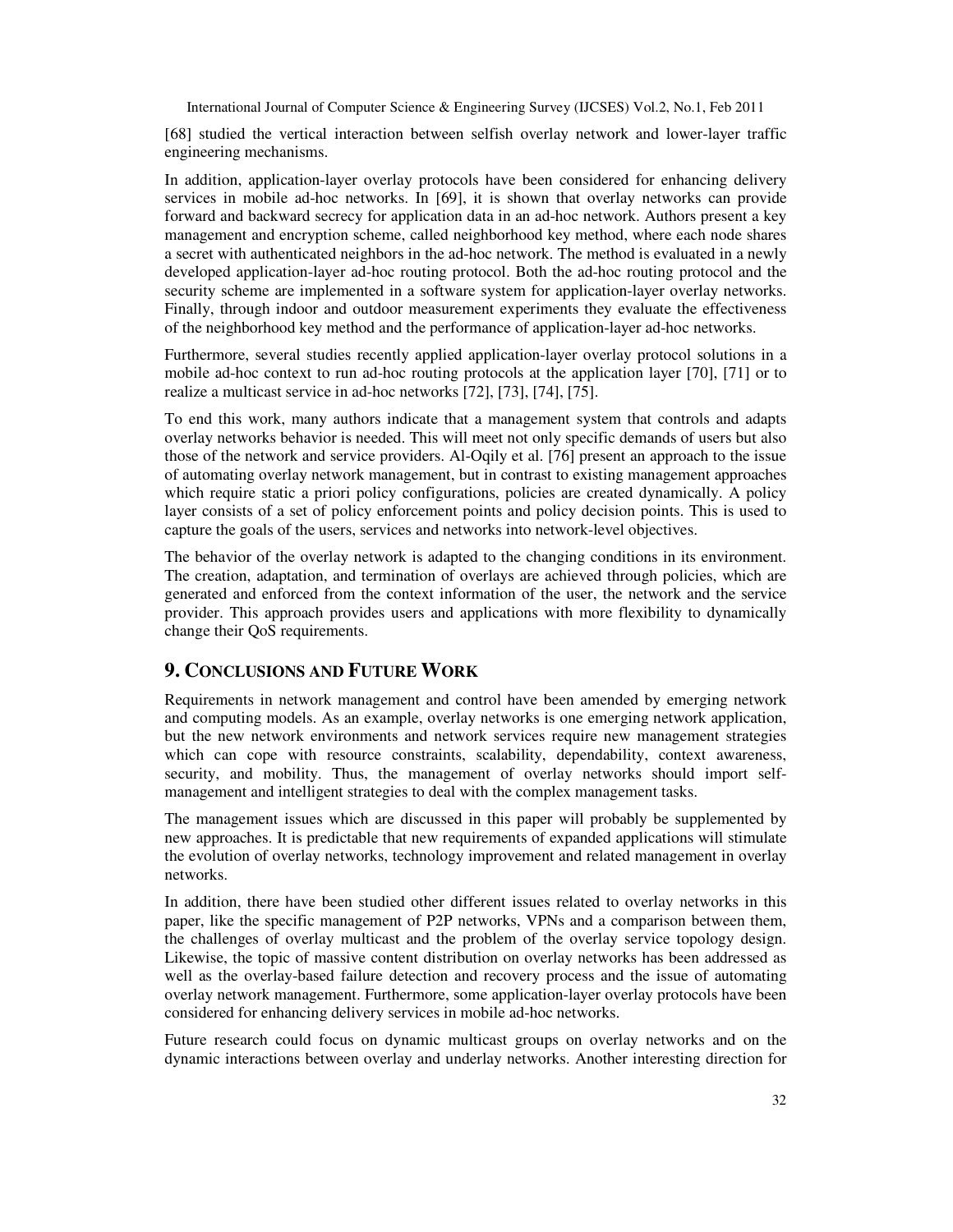future work consists in enhancing protocol MOST studied in [39] with quality of service mechanisms and providing measurement studies of the protocol performance.

Considering the problem of overlay topology design, future work could also focus on studying the overlay topology creation and adaptation in case of unknown traffic demands. A hybrid network with a mix of selfish and cooperative nodes is an additional interesting scenario. Heterogeneous values of the overlay cost coefficient could be proposed for each node in the network, and its effect on the overlay topology creation could be studied. Otherwise, there can be an interesting joint between overlay networks and Pocket Switched Networks [77], [78] which could be studied in depth to make solid proposals.

## **REFERENCES**

- [1] N.M. Mosharaf Kabir Chowdhury and R. Boutaba, (2009). "Network Virtualization: State of the Art and Research Challenges". IEEE *Communications Magazine*, Vol. 47, Issue 7, pp20-26.
- [2] D. Doval and D. O'Mahony, (2003). "Overlay Networks: A Scalable Alternative for P2P". IEEE *Internet Computing*, Vol. 7, No. 4, pp79-82.
- [3] M. Hofmann and L.R. Beaumont, (2005). "Content networking: architecture, protocols, and practice". Morgan Kaufmann, ISBN: 1558608346.
- [4] H. De Meer and C. Koppen, (2005). "Self-Organization in Peer-to-Peer Systems". R. Steinmetz and K. Wehrle (Eds.): *P2P Systems and Applications*, LNCS 3485, pp247-266.
- [5] L. Paschoal Gaspary, M.P. Barcellos, A. Detsch and R.S. Antunes, (2007). "Flexible security in peer-to-peer applications: Enabling new opportunities beyond file sharing". *Computer Networks*, Vol. 51, Issue 17, pp4797-4815.
- [6] R. Boutaba and A. Marshalla, (2006). "Management in peer-to-peer systems: Trust, reputation and security". *Computer Networks*, Vol. 50, Issue 4, pp469-471.
- [7] L. Lamport, R. Shostak and M. Pease, (1982). "The Byzantine Generals Problem". ACM *Transactions on Programming Languages and Systems*, Vol. 4, No. 3, pp382-401.
- [8] RFC 2764, (2000). "A Framework for IP Based Virtual Private Networks", http://www.ietf.org/rfc/rfc2764.txt.
- [9] RFC 3809, (2004). "Generic Requirements for Provider Provisioned Virtual Private Networks (PPVPN)", http://www.ietf.org/rfc/rfc3809.txt.
- [10] K.H. Cheung and J. Misic, (2002). "On virtual private networks security design issues". *Computer Networks*, Vol. 38, Issue 2, pp165-179.
- [11] C. Xenakis, C. Ntantogian and I. Stavrakakis, (2008). "A network-assisted mobile VPN for securing users data in UMTS". *Computer Communications,* Vol. 31, Issue 14, pp3315-3327.
- [12] S.E. Deering, (1988). "Multicast routing in internetworks and extended LANs". *Symposium proceedings on Communications architectures and protocols*, pp55-64, August 1988, Stanford, California, USA.
- [13] A. Malekpour, F. Pedone, M. Allani and B. Garbinato, (2009). "Streamline: An Architecture for Overlay Multicast". *Eight IEEE International Symposium on Network Computing and Applications*, pp44-51, August 2009, Los Alamitos, CA, USA.
- [14] M. Allani, B. Garbinato, F. Pedone and M. Stamenkovic, (2007). "A gambling approach to scalable resource-aware streaming". In *Proc. SRDS '07*, pp288–300, August 2007, Washington DC, USA.
- [15] J. Jannotti, D.K. Gifford, K.L. Johnson, F.M. Kaashoek and J.W. O'Toole, (2000). "Overcast: Reliable multicasting with an overlay network". In *Proc. Usenix OSDI Symposium 2000*, pp197– 212, October 2000, San Diego, CA, USA.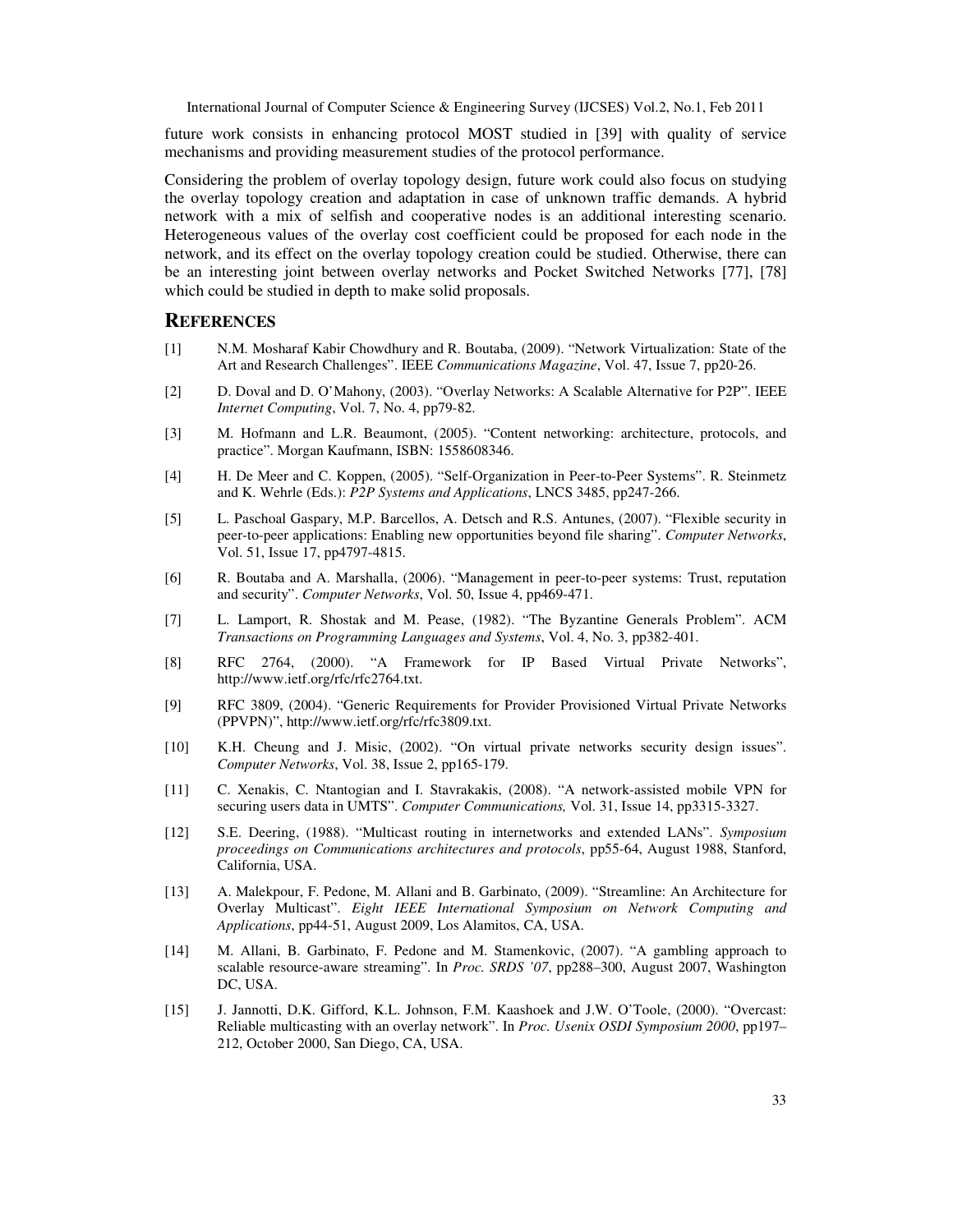- [16] S. Banerjee, B. Bhattacharjee and C. Kommareddy, (2002). "Scalable application layer multicast". In *Proceedings of the ACM SIGCOMM 2002*, pp205–217, August 2002, Pittsburgh, PA, USA.
- [17] Y.H. Chu, A. Ganjam, T.S. Eugene Ng, S.G. Rao, K. Sripanidkulchai, J. Zhan and H. Zhang, (2004). "Early experience with an internet broadcast system based on overlay multicast". In *Proc. USENIX Annual Technical Conference 2004*, pp12–12. August 2004, Boston, MA, USA.
- [18] V.N. Padmanabhan, H.J. Wang, P.A. Chou and K. Sripanidkulchai, (2002). "Distributing streaming media content using cooperative networking". In *Proc. NOSSDAV '02*, pp177–186, August 2002, New York, NY, USA.
- [19] M. Castro, P. Druschel, A.M. Kermarrec, A. Nandi, A. Rowstron and A. Singh, (2003). "Splitstream: high-bandwidth multicast in cooperative environments". ". In *Proceedings of ACM Symposium on Operating Systems Principles (SOSP)*, pp298-313, October 2003, Bolton Landing, NY, USA.
- [20] V. Venkataraman, P. Francis and J. Cal, (2006). "Chunkyspread: Multi-tree unstructured peer-topeer multicast". *In Proc. IPTPS '06*, pp1-6, August 2006, Santa Barbara, CA, USA.
- [21] E.K. Lua, X. Zhou, J. Crowcroft and P. Van Mieghem, (2008). "Scalable multicasting with network-aware geometric overlay". *Computer Communications*. Vol. 31, Issue 3, pp464-488.
- [22] M. Castro, M.B. Jones, A.-M. Kermarrec, A. Rowstron, M. Theimer, H. Wang and A. Wolman, (2003). "An evaluation of scalable application-level multicast built using peer-to-peer overlays". In *Proceedings of the IEEE INFOCOM 2003*, Vol. 2, pp1510-1520, March 2003, San Francisco, CA, USA.
- [23] M. Castro, P. Druschel, A.-M. Kermarrec and A. Rowstron, (2002). "Scribe: a large-scale and decentralized application-level multicast infrastructure". IEEE *Journal on Selected Areas in Communication (JSAC)*, Vol. 20, Issue 8, pp1489-1499.
- [24] P. Druschel and A. Rowstron, (2001). "Pastry: scalable distributed object location and routing for large-scale peer to peer systems". In *Proceedings of the 18th IFIP/ACM Middleware*, pp329- 350, November 2001, Heidelberg, Germany.
- [25] S.Q. Zhuang, B.Y. Zhao, A.D. Joseph, R.H. Katz and J.D.Kubiatowicz, (2001). "Bayeux: an architecture for scalable and faulttolerant wide-area data dissemination". In *ACM NOSSDAV*, pp11–20, June 2001, Port Jefferson, NY, USA.
- [26] S. Ratnasamy, M. Handley, R.M. Karp and S. Shenker, (2001). "Application level multicast using content-addressable networks". In *Proceedings of the Third International COST264 Workshop on Networked Group Communication*, pp14–29, November 2001, London, UK.
- [27] D. Pompili, C. Scoglio, L. Lopez, (2008). "Multicast algorithms in service overlay networks". *Computer Communications*. Vol. 31, Issue 3, pp489-505.
- [28] D. Kostic, A. Rodriguez, J. Albrecht and A. Vahdat, (2003). "Bullet: High Bandwidth Data Dissemination Using an Overlay Mesh". In *Proceedings of ACM Symposium on Operating Systems Principles (SOSP)*, pp282-297, October 2003, Bolton Landing, NY, USA.
- [29] V. Pai, K. Kumar, K. Tamilmani, V. Sambamurthy and A. Mohr, (2005). "Chainsaw: eliminating trees from overlay multicast". In *Proceedings of International Workshop on Peer-to-Peer Systems (IPTPS)*, pp127-140, February 2005, Ithaca, NY, USA.
- [30] S.Y. Shi and J.S. Turner, (2002). "Routing in Overlay Multicast Networks". In *Proceedings of the IEEE INFOCOM 2002*, Vol. 3, pp1200-1208, June 2002, New York, NY, USA.
- [31] L. Lao, J.-H. Cui and M. Gerla, (2005). "TOMA: a viable solution for largescale multicast service support". In *Proceedings of IFIP International Conference of Networking*, pp906-917, May 2005, Waterloo, Ontario, Canada.
- [32] X. Gu, K. Nahrstedt, R. Chang and C. Ward, (2003). "QoS-assured service composition in managed service overlay networks". In *Proceedings IEEE International Conference on*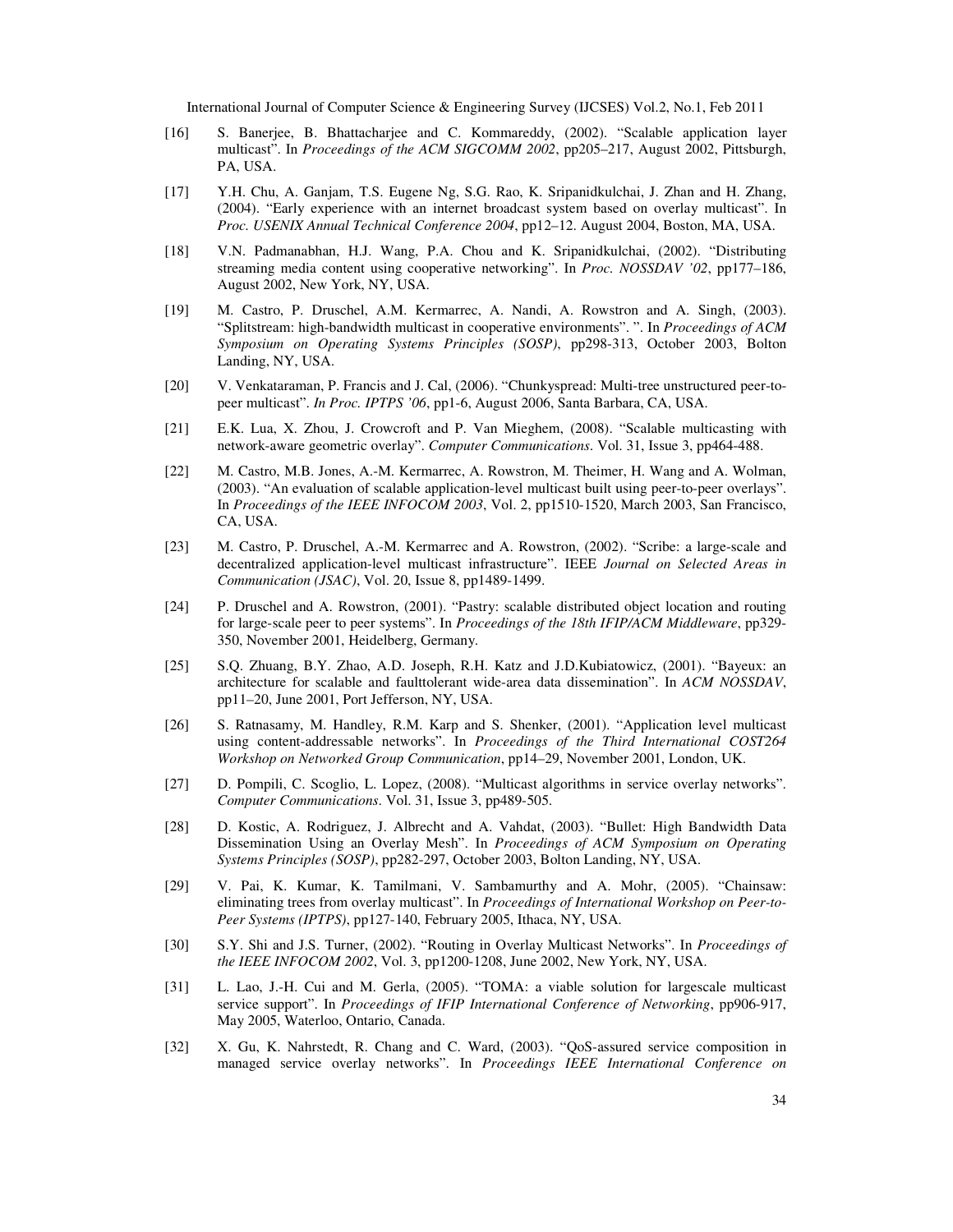*Distributed Computing Systems (ICDCS)*, pp194-201, May 2003, Providence, Rhode Island, USA.

- [33] Z. Li, Z. Zhu, G. Xie and Z. Li, (2009). "Fast and proximity-aware multi-source overlay multicast under heterogeneous environment". *Computer Communications*. Vol. 32, Issue 2, pp257-267.
- [34] S.-H. Kim, C.-K. Lee and S.-G. Kang, (2009). "Reliable data delivery for relay-based overlay multicast". In *Proceedings of the 11th international conference on Advanced Communication Technology*, Vol. 1, pp782-785, June 2009, Gangwon-Do, South Korea.
- [35] J. Park, J.M. Lee and S.-G Kang, (2007). "Design and Implementation of Overlay Multicast Protocol for many-to-many Multicast services", In *ICACT 2007*, pp2144-2147, February 2007, Gangwon-Do, South Korea.
- [36] C.-K. Lee, S.-H. Kim and S.-G. Kang, (2008). "A study of n-ton overlay multicast with static core domain for service stability improvement", In *CEIC 2008*, pp1-6, April 2008, Lake Las Vegas, NV, USA.
- [37] J.-H. Jeon, S.-C. Son and J.-S. Nam, (2008). "Overlay multicast tree recovery scheme using a proactive approach". *Computer Communications*. Vol. 31, Issue 14, pp3163-3168.
- [38] J. Yu, L. Chen and G.-C. Chen, (2008). "Fuzzy priority based overlay multicast". *Computer Communications*. Vol. 31, Issue 10, pp1919-1933.
- [39] G. Rodolakis, A. Laouiti, P. Jacques and A.M. Naimi, (2008). "Multicast overlay spanning trees in ad hoc networks: Capacity bounds, protocol design and performance evaluation". *Computer Communications*. Vol. 31, Issue 7, pp1400-1412.
- [40] R.R. Boorstyn and H. Frank, (1977). "Large-scale network topological optimization", IEEE *Transactions on Communications*. Vol. 25, Issue 1, pp29–47.
- [41] M. Pioro and D. Medhi, (2004). "Routing Flow, and Capacity, Design in Communication and Computer Networks", Morgan Kaufman Publishers.
- [42] S. Ratnasamy, M. Handley, R. Karp and S. Shenker, (2002). "Topologically-aware overlay construction and server selection". In *Proceedings of the IEEE INFOCOM 2002*, Vol. 3, pp1190-1199, June 2002, New York, NY, USA.
- [43] A. Kershenbaum, P. Kermani and G. A. Grover, (1991). "MENTOR: an algorithm for mesh network topological optimization and routing". IEEE *Transactions on Communications*. Vol. 39, Issue 4, pp503-513.
- [44] A. Hills, (2001). "Large-scale wireless LAN design". IEEE *Communications Magazine*. Vol. 39, Issue 11, pp98–107.
- [45] E. Amaldi, A. Capone, M. Cesana and F. Malucelli, (2007). "Optimization models for the radio planning of wireless mesh networks". In *Proceedings of the Networking 2007*, pp287-298, May 2007, Atlanta, GA, USA.
- [46] H.T. Tran and T. Ziegler, (2007). "A design framework towards the profitable operation of service overlay networks". *Computer Networks*. Vol. 51, Issue 1, pp94–113.
- [47] S.L. Vieira and J. Liebeherr, (2004). "Topology design for service overlay networks with bandwidth guarantees". In *Proceedings of the 12th IEEE International Workshop on Quality of Service (IWQoS*), pp211-220, June 2004, Montreal, Canada.
- [48] Z. Li and P. Mohapatra, (2007). "On investigating overlay service topologies". *Computer Networks*, Vol. 51, Issue 1, pp54–68.
- [49] J. Han, D. Waston and F. Jahanian, (2005). "Topology aware overlay networks". In *Proceedings of the IEEE INFOCOM 2005*, pp2554-2565, March 2005, Miami, FL, USA.
- [50] J. Fan and M.H. Ammar, (2006). "Dynamic topology configuration in service overlay networks: a study of reconfiguration policies". In *Proceedings of the IEEE INFOCOM 2006*, pp1-12, April 2006, Barcelona, Spain.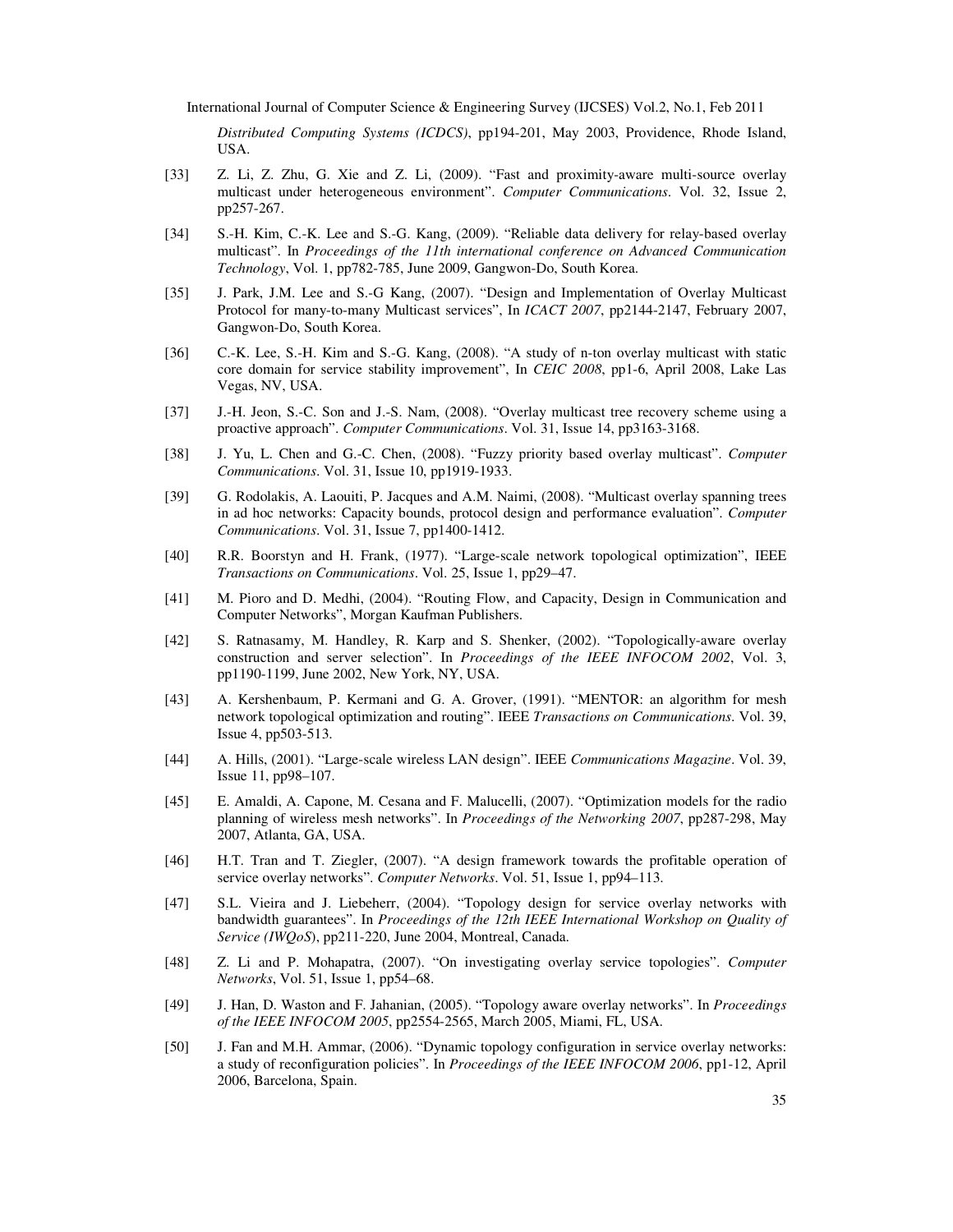- [51] S. Shi and J. Turner, (2002). "Placing servers in overlay networks". In *Proceedings of the International Symposium on Performance Evaluation of Computer and Telecommunication Systems (SPECTS)*, pp1-8, July 2002, San Diego, CA, USA.
- [52] B.D. Vleeschauwer, F.D. Turck, B. Dhoedt and P. Demeester, (2004). "On the construction of QoS enabled overlay networks". In *Proceedings of the Fifth International Workshop on Quality of Future Internet Services (QofIS04)*, pp164-173, October 2004, Barcelona, Spain.
- [53] S. Roy, H. Pucha, Z. Zhang, Y.C. Hu and L. Qiu, (2007). "Overlay node placement: analysis, algorithms and impact on applications" In *Proceedings of the 27th International Conference on Distributed Computing Systems*, pp53-53, June 2007, Toronto, Canada.
- [54] D. Andersen, H. Balakrishnan, M. Kaashoek and R. Morris, (2001). "Resilient overlay networks". In *Symposium on Operating Systems Principles*, pp131-145, October 2001, Banff, Alberta, Canada.
- [55] A. Capone, J. Elias and F. Martignon, (2009). "Routing and resource optimization in service overlay networks". *Computer Networks*, Vol. 53, Issue 2, pp180-190.
- [56] M. Youssef, C. Scoglio, (2009). "On graph-based characteristics of optimal overlay topologies". *Computer Networks*, Vol. 53, Issue 7, pp913-925.
- [57] D. Adami, C. Callegari, S. Giordano, G. Nencioni and M. Pagano, (2009). "Design and performance evaluation of service overlay networks topologies". In *Proceedings of the 12th international conference on Symposium on Performance Evaluation of Computer & Telecommunication Systems,* pp296-303, July 2009, Istanbul, Turkey.
- [58] A. Capone, J. Elias and F. Martignon, (2008). "Optimal design of service overlay networks". In *Proceedings of the Fourth International Workshop on QoS in Multiservice IP Networks*, pp1-7, February 2008, Venice, Italy.
- [59] L. Zhou and A. Sen, (2007). "Topology design of service overlay network with a generalized cost model". In *Proceedings of the IEEE Global Telecommunications Conference (GLOBECOM) 2007*, pp75–80, November 2007, Washington DC, USA.
- [60] M. Kamel, C. Scoglio and T. Easton, (2007). "Optimal topology design for overlay networks". *Lectures Notes in Computer Science, Springer*, Vol. 4479/2007, pp714–725.
- [61] S.C. Han and Y. Xia, (2009). "Network load-aware content distribution in overlay networks". *Computer Communications*, Vol. 32, Issue 1, pp51-61.
- [62] Z. Li, L. Yuan, P. Mohapatra and C.-N. Chuah, (2007). "On the analysis of overlay failure detection and recovery". *Computer Networks*, Vol.51, Issue 13, pp3828-3843.
- [63] S.Q. Zhuang, D. Geels, I. Stoica and R.H. Katz, (2005). "On failure detection algorithms in overlay networks". In *Proceedings of the IEEE INFOCOM 2005*, pp2112–2123, March 2005, Miami, FL, USA.
- [64] R. Mahajan, M. Castro and A. Rowstron, (2003). "Controlling the cost of reliability in peer-topeer overlays". In *Proc. International Workshop on Peer-to-Peer Systems*, pp21–32, February 2003, Berkeley, CA, USA.
- [65] M. Goyal, K.K. Ramakrishnan and W. Feng, (2003). "Achieving master failure detection in OSPF networks" In *Proc. International Conference on Communications*, pp296–300, May 2003, Anchorage, AK, USA.
- [66] A. Basu and J.G. Riecke, (2002). "Stability issues in OSPF routing". In *Proceedings of the ACM SIGCOMM 2002*, pp225–236, August 2002, Pittsburgh, PA, USA.
- [67] A. Shaikh, L. Kalampoukas, R. Dube and A. Varma, (2000). "Routing stability in congested networks: Experimentation and analysis". In *Proceedings of the ACM SIGCOMM 2000*, pp163– 174, August 2000, Stockholm, Sweden.